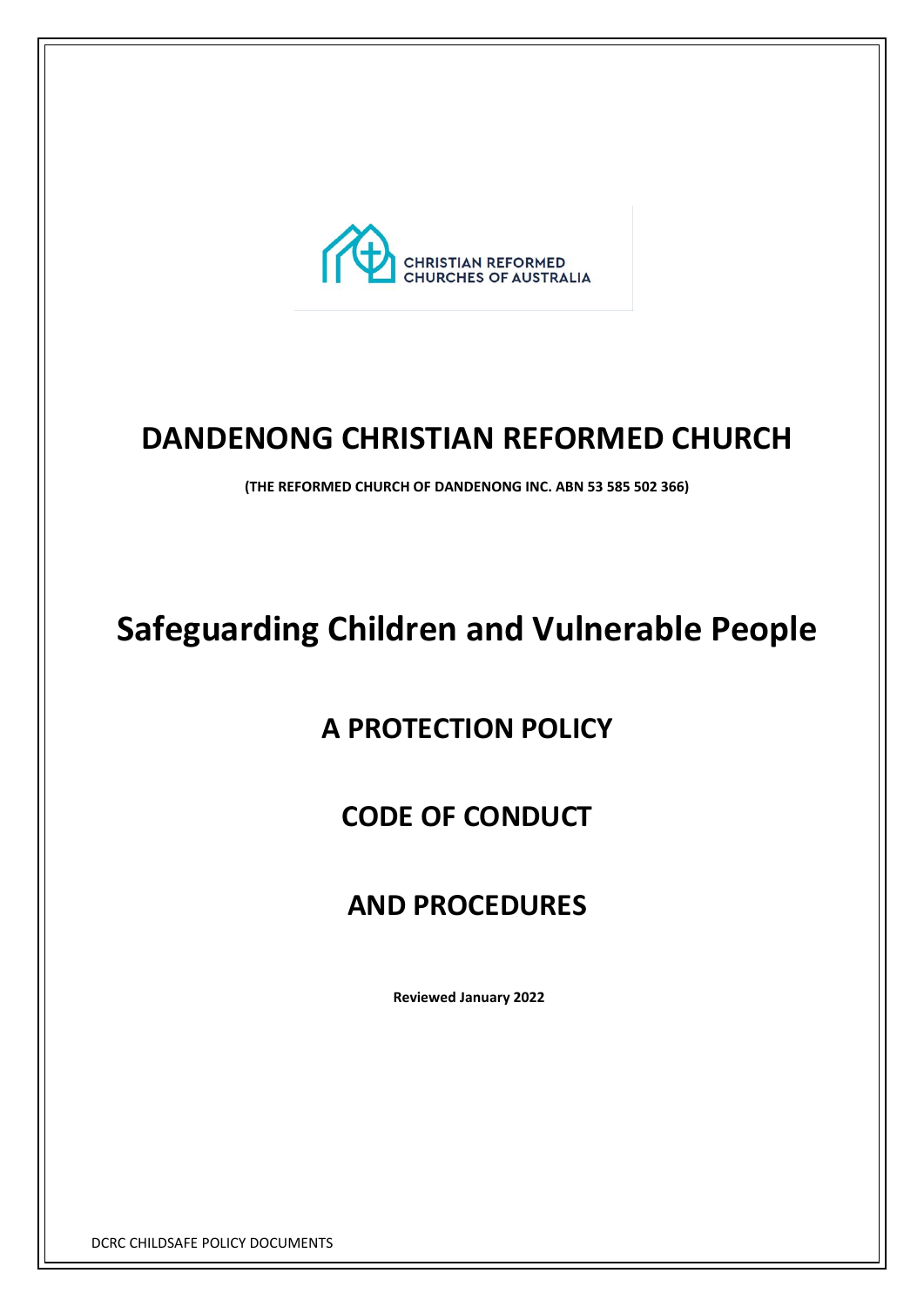# **CONTENTS**

# **SECTION 1**

**Policy Statement Scope, Authority, Policy Review, Operating Principles Legal and Reference Framework**

# **SECTION 2**

**Safety and Risk Management Safety and Participation** 

# **SECTION 3**

**Code of Conduct DCRC Ministry Covenant**

# **SECTION 4**

**Procedures**

**Employment of Staff and Appointment of Volunteer Leaders Complaint Management and Investigation Process Emergency Response Procedure**

# **SECTION 5**

### **Forms**

**Complaint and Abuse Form Incident Report Form Feedback Survey Medical and Health Information**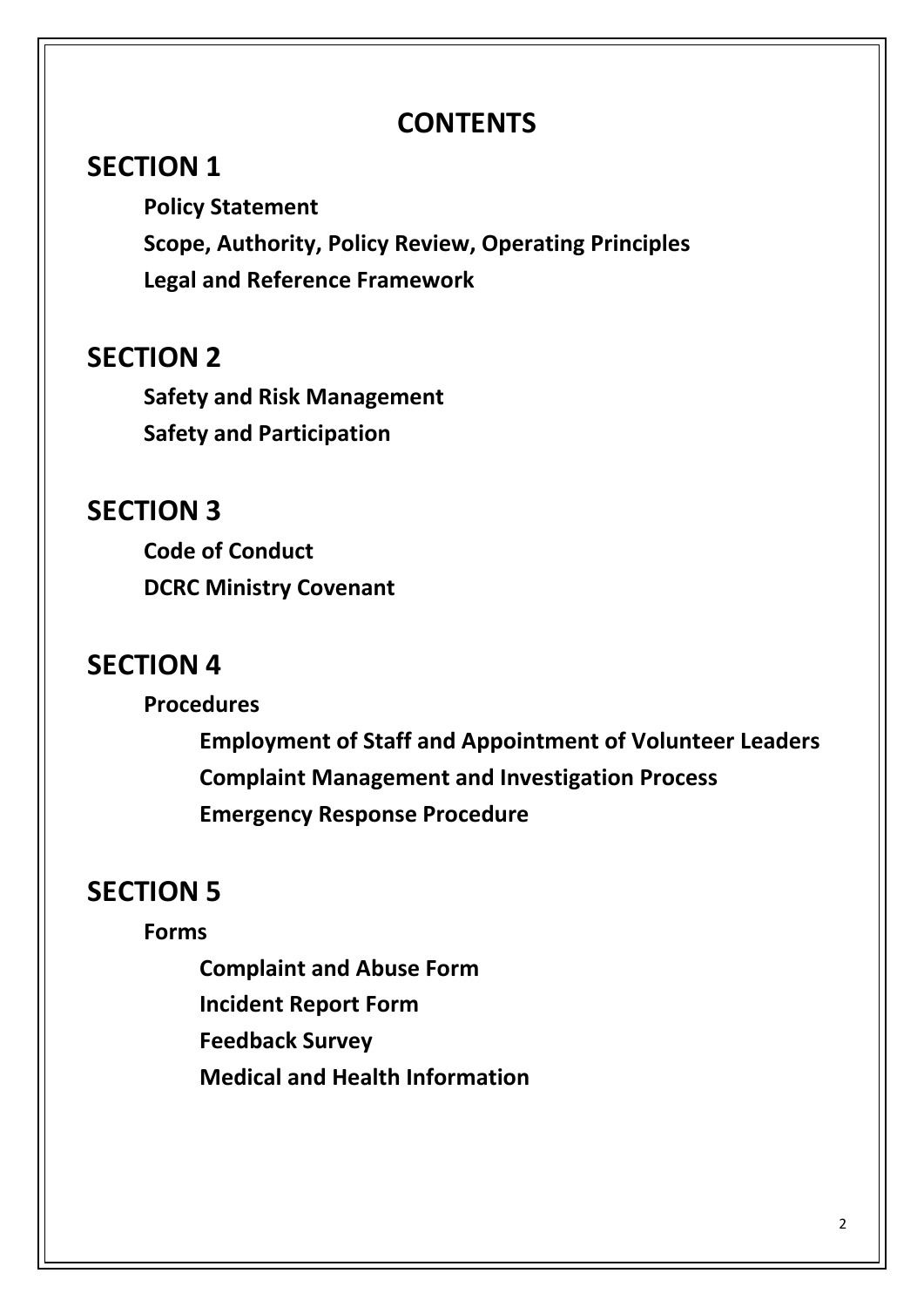# **Section 1**

# **CHILDREN AND VULNERABLE PEOPLE PROTECTION POLICY**

### **1. Policy Statement: A Commitment to Protection**

The purpose of this Policy is to guide the Dandenong Reformed Church Inc. known as the Dandenong Christian Reformed Church (hereafter called DCRC) in developing **a protective culture** for all those who participate and visit our Christian community. The members and leadership of the DCRC seek to reflect biblical teachings of truth, justice and mercy with integrity and humility within the **quality of relationships** we develop as a church community and with all those people, both children and adults, with whom we interact in our daily lives. We especially acknowledge the importance of recognising the strengths of Aboriginal culture and the safety of Aboriginal and Torres Island children**.** Vulnerable people include children, young people, people with disabilities, anyone with mental health conditions and elderly people. We take into consideration the needs of children and vulnerable people with disabilities and do not tolerate abuse or discrimination in our words or practices or in those of others. To this end, the DCRC will appoint a **Safe Church Team** and a senior leader to the title of **'Head of Entity'** who has the authority and responsibility for the overall function of safe governance**.**

DCRC sees the commitment to Child and Vulnerable People Protection as flowing naturally from our vision and mission to operate according to biblical, Christian principles for living and our commitment is to nurture an environment and culture where a diversity of people, age, gender orientation, ability or disability can thrive and grow holistically recognising the unique value and potential of every person.

The DCRC is particularly committed to welcoming children and their parents or carers and providing a 'child-safe'<sup>1</sup> environment and programs for children who attend authorised services, activities, and other programs. A **duty of care** will always apply although when children attend church activities and remain with their parents, then the parents have the primary duty of care. All leadership of authorised activities accept the responsibility of providing a safe and friendly environment where all participants are listened to, feel safe, have fun, accept challenges, learn, and grow. Leaders will participate in a vigilant process of **recruitment, training, and review** to enable them to work towards the achievement of aims and purposes of the DCRC to protect children and vulnerable people.

The welfare of children will have priority whilst in our care. DCRC is committed to protecting children from all types of abuse and all allegations will be investigated with procedural fairness and integrity in accordance with its obligations to comply with the expectations listed by the Office of the Child Safety Commissioner to ensure best practice. This Policy recognises both Federal and State legislation and commits workers to responsibly, and reasonably, cooperate with Government departments, law enforcement and child protection agencies. The operational principles of our Code of Conduct and

<sup>&</sup>lt;sup>1</sup>It is recognized that no organisation can guarantee the safety of children and other vulnerable people who are on site at a venue. The term 'child-safe' means that child safety is paramount to this organisation, that it has compliant policies and procedural documents and that risk identification and mitigation practices are embedded in the culture.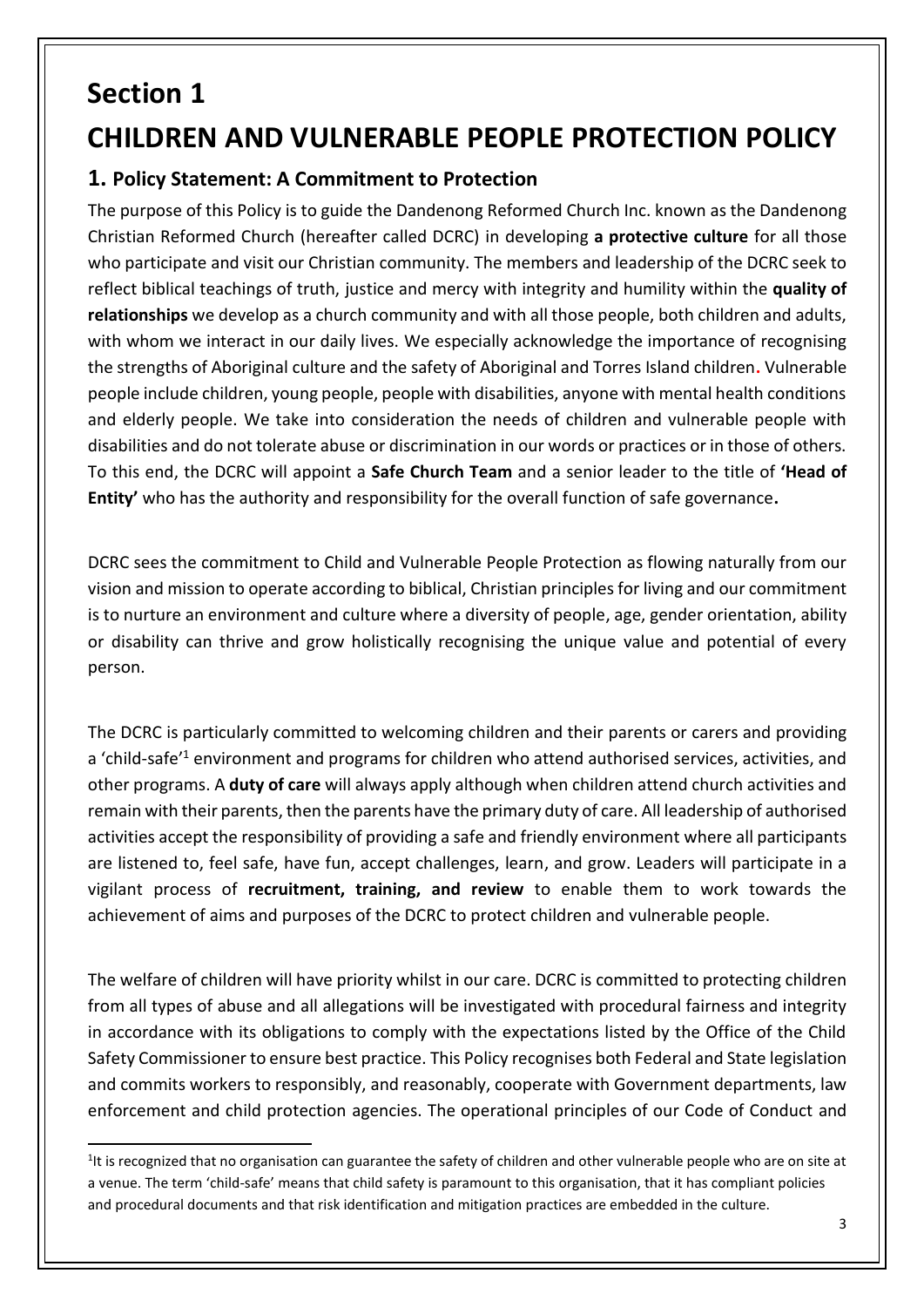the Procedural Documents reflect a deep desire for **transparent, accountable processes** that seek justice, acceptance, and compassion to all parties rather than protect the organisation when investigating breaches of the Code of Conduct as well as the support and facilitation of the wellbeing of children and vulnerable people.

**1.2 Scope** The provisions and duties of care expressed in this Child Protection Policy apply to:

- Ministers. A minister of religion: *A person defined or appointed as a recognised leader in an organised religious institution*.
- The leadership team which includes the members of Church Council, Diaconate Leader, Pastoral Care Supervisor, Risk Assessment manager and the Safe Church Coordinator
- All employees (including volunteers) members and adherents/regular attendees.
- All children activities and programs organised by or with the approval of the DCRC, on the premises or off-site, including camps, events, and day trips.
- All hirers of the church venue and its facilities. The Hiring Agreement will include a signed commitment to comply with the expectations of this policy of maintaining a ChildSafe environment.
- Contractors, subcontractors, delivery persons or others engaged to provide services on the premises, particularly if they have any contact with children whilst on site as is appropriate to the circumstances of their presence on the Church premises.

### **1.3 Authority**

This Child Protection Policy and Code of Conduct was revised and updated to reflect the most recent changes to State and Federal law and guidelines towards being a child-safe organisation.

It was approved by the Church Council and adopted for use by the DCRC on **7/02/2022.**

### **1.4 Policy Review**

The Child Protection Policy, Procedures and Code of Conduct will be **reviewed at least every two years**, or to remain compliant with new legislation. Any proposed changes or updates will be submitted to the Church Council of the DCRC for approval at a properly convened meeting for approval before being adopted and implemented.

### **1.5 Operating Principles**

(These principles result from judgements made in court and help members understand that individual actions can cause reputational damage to the DCRC.)

*Duty of Care:* Means, any legal responsibility that the DCRC has to ensure the safety and wellbeing of those who participate in programs or activities of the church.

*Vicarious Liability:* Means any legal liability that the DCRC may be determined to have for the conduct of those who act on its behalf (e.g. its staff and approved voluntary leaders).

*Reasonable Standard of Care:*Refers to the level of care that a user may reasonably expect that the DCRC will take in providing any program, activity, service, or facility.

*Reasonable Foresight:* Refers to a responsibility that the DCRC has, when planning activities for children and young people, to identify any reasonably foreseen danger/risk and take reasonable steps to prevent or avert such risk.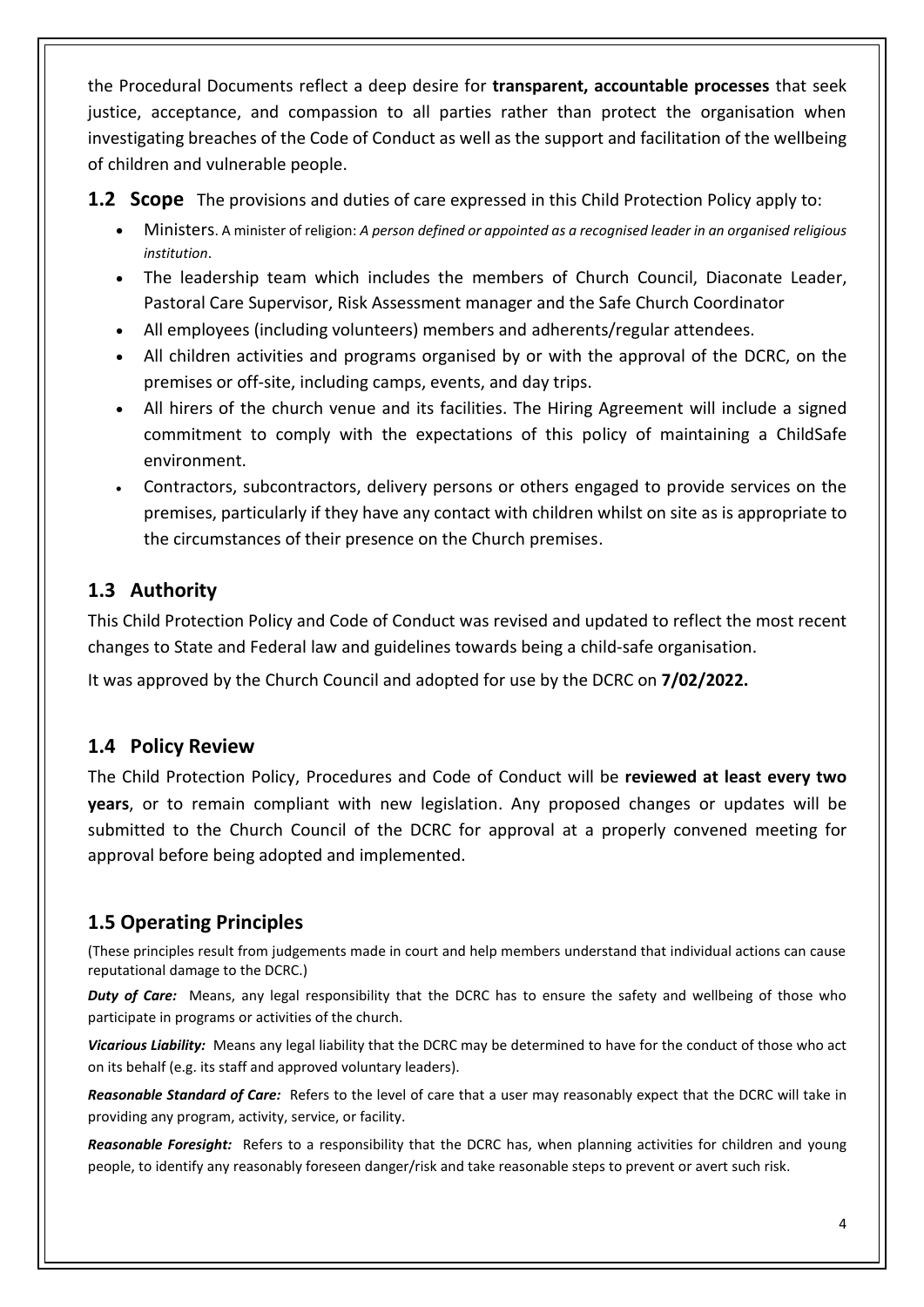*Child Protection Reporting Obligations:* This principle covers mandatory reporting, for those professions and roles that are defined by law, and the moral and legal responsibility that all adults must report all types of known or possible child abuse, especially where there is a reasonable belief that a physical or sexual offence has occurred or may be committed against a child.

*Reasonable belief:* A person may form a belief on reasonable grounds, through disclosure by the child or a third party or personal observation of indicators that a child needs protection after becoming aware that a child or young person's health, safety or wellbeing is at risk.

### **1.6 Legal and Reference Framework**

- National Framework for Protecting Australia's Children "Protecting Children is Everyone's Business" 2009 – 2020 (Commonwealth of Australia)
- Children, Youth and Families Act 2005 (Vic)
- Working with Children Act 2005 (Vic)
- Child Wellbeing and Safety Act 2005 (Vic)
- National Council of Church in Australia
- Flow chart by the Department of Child Safety, in its publication 'Complaints Handling Guide'[https://pmc.gov.au/resource-centre/domestic-policy/complaint-handling-guide-upholding-rights](https://pmc.gov.au/resource-centre/domestic-policy/complaint-handling-guide-upholding-rights-children-and-young-people)[children-and-young-people](https://pmc.gov.au/resource-centre/domestic-policy/complaint-handling-guide-upholding-rights-children-and-young-people)
- GJIC Insurers
- Hope In The Hills CRC
- CRCA Safe Church Unit
- ChildSafe Limited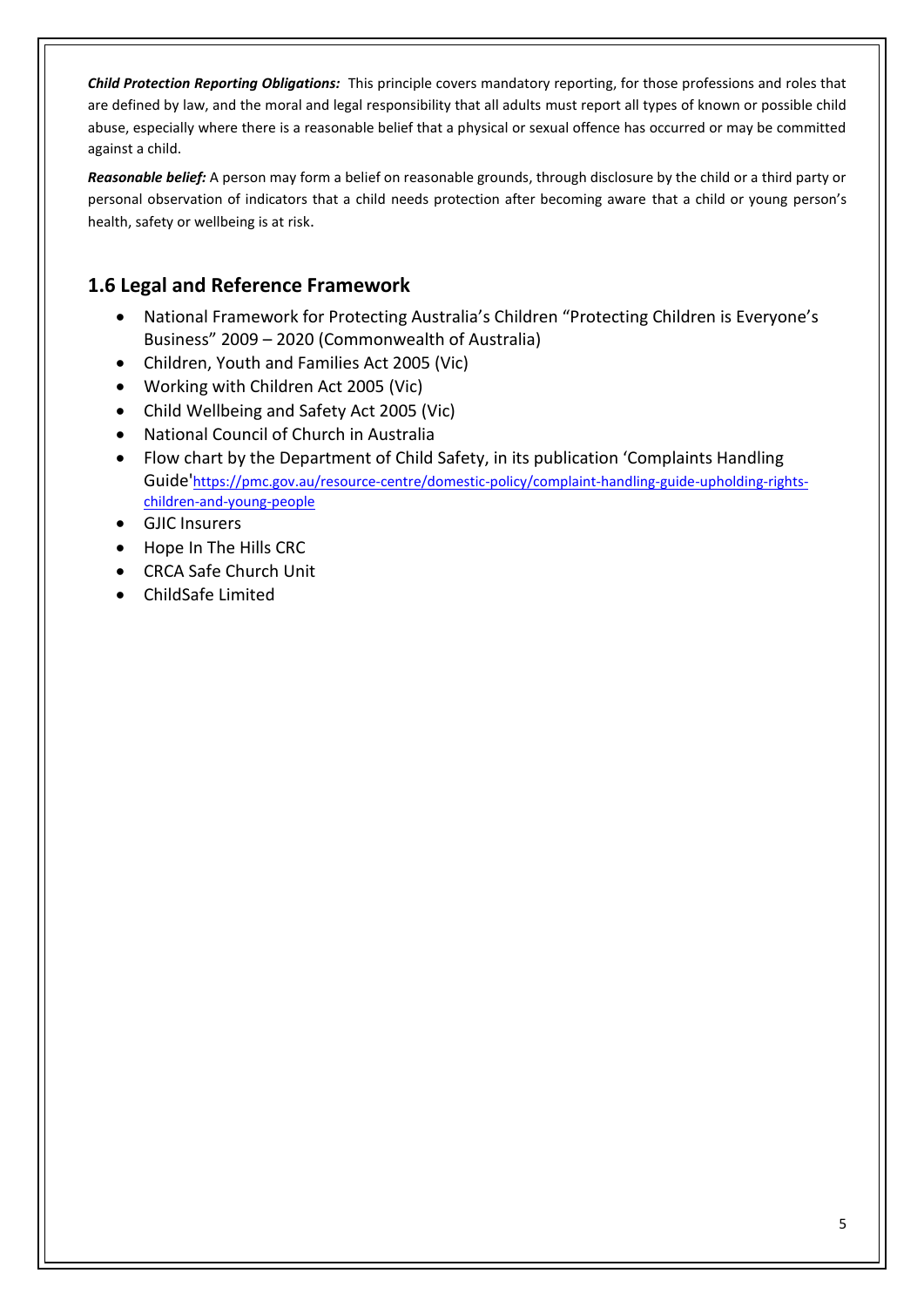# **Section 2 SAFETY AND RISK MANAGEMENT**

The DCRC will appoint **a Safe Church Team** to ensure that safety for all participants involved in the various ministries is a part of its **overall approach** but also specifically to the minimising the risks of abuse of any kind to children and vulnerable people in our care**.** The DCRC has zero tolerance of child abuse of any kind. We recognize that vulnerable people need protection from harm which includes the same forms of harm as those identified for children, and may also include Family and Domestic violence, financial abuse, Indecent assault, Sexual harassment, Image Based abuse etc. Risk management applies to Work Health and Safety generally, but this policy applies specifically to the minimising the risks of abuse of any kind to children and vulnerable people who are in our care and to ensuring their physical safety in the buildings or activities of the church.

Risk assessment and management practices are embedded in our procedures for all services, programs and activities authorised by the church. We use these practices to inform our planning and implementing all aspects of operation at the DCRC.

The **Safe Church Team** is comprised of a **Safe Church Co-ordinator** dedicated to children's ministry, an **Elder** who represents Church Council, and the **Risk Management Officer** who oversees that the risk assessment is set at low to medium range and that management practices are embedded in procedure for all services, program or activities authorised by the church.

The Safe Church Team will:

- Coordinate safety audits
- Provide **Complaints Form and/or Incident Forms** to note concerns
- Upload DCRC Child Safe Protection policy on Website for public access
- Approve programs and events
- Secure the storage of investigative records
- Inform members and regular attendees of the DCRC Child Safe Protection Policy on a regular basis
- Train staff and volunteers in the Child Safe Protection Policy, Procedures and Code of Conduct
- Display Emergency numbers and posters to direct safety procedures
- Provide a Registration Form to ascertain emergency and tracing contact, allergies and other health considerations, family status and digital media obligations

The Safe Church Team is held accountable by the Church Council whose governance is led by the **Head of Entity** who must have a clear understanding of the complaints and allegation process, what types of conduct is reportable and what information is required by the Commission and

- o have systems in place to:
	- **<u>■**</u> prevent reportable conduct from being committed
		- **enable** reportable allegations to be made
		- **investigate** and respond to reportable allegations
		- report allegations of criminal conduct or suspected criminal conduct to police
- o ensure allegations are appropriately investigated and managed
- o notify the Commission of reportable allegations and provide update and outcome of the findings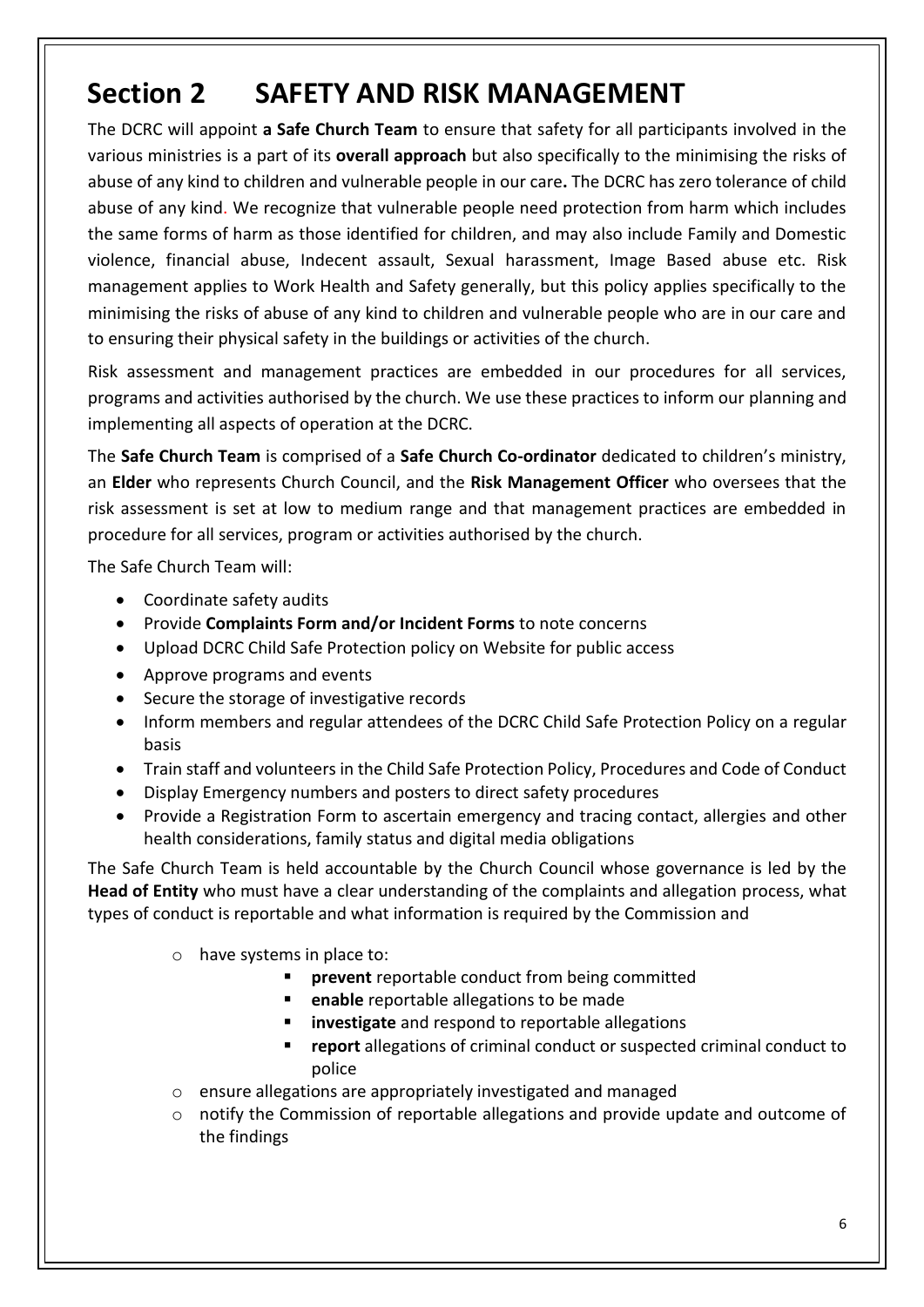The Head of Entity also supports the Public Officer in emergency responses, makes a public commitment to safety via the DCRC communications network and notifies the CRCA National Register prior to the employment/appointment of Elders and Deacons to roles within the church.

### **Safe Church Team Responsibilities**

#### **Risk Management Officer**

- $\triangleright$  ensures there be a standard agenda item regarding Risk Assessment
- $\triangleright$  oversees that the risk assessment is set at LOW to MEDIUM for program activities
- $\triangleright$  oversees that management practices are embedded in the procedure for all services, program or activities authorised by the church
- $\triangleright$  Ensure availability of Complaints Forms and Incident Forms for guest, staff and volunteers to note concerns
- $\triangleright$  records environmental risks and specify the action(s) the DCRC will take to reduce or remove the risks
- $\triangleright$  monitor and evaluate the effectiveness of the implementation of its risk controls through annual reports submitted by leadership teams
- $\triangleright$  plans an Emergency Response Procedure for Incident reports and Critical Incidents
- $\triangleright$  receives and evaluates Incident Reports and informs the Church Council about action to be taken
- $\triangleright$  will provide resources, specific jurisdiction requirements and advice for emergency responses and management options to support the Safe Church Co-ordinator

#### **Safe Church Co-ordinator dedicated to children's ministry**

- $\triangleright$  Identified and role explained at appropriate times in the church year
- $\triangleright$  Training and support of leaders and members of child-related ministries
- $\triangleright$  Process and approve 'Permission to Proceed' documentation for programs and events
- ➢ Maintain SMO registration that records training and WWCC
- ➢ Conduct annual reviews of policy and procedures for workers in child-related ministries
- $\triangleright$  Be specifically trained for responding to complaints of child abuse made by staff, contractors, volunteers, children or other attendees and members of the congregation and is familiar with the legal requirements applying to the reporting of abuse against children
- $\triangleright$  Collect and securely store personal history profiles and abuse reporting forms and investigation outcomes
- ➢ Compile formal reports for Head of Entity and/or Police and Child Protection Services to assist abuse investigations

#### **Elder**

- $\triangleright$  promotes DCRC vision and mission to operate according to biblical and Christian principles and to nurture an environment and culture that recognises the unique value and potential for all people
- $\triangleright$  ensures that pastoral care for all members is administered fairly and judiciously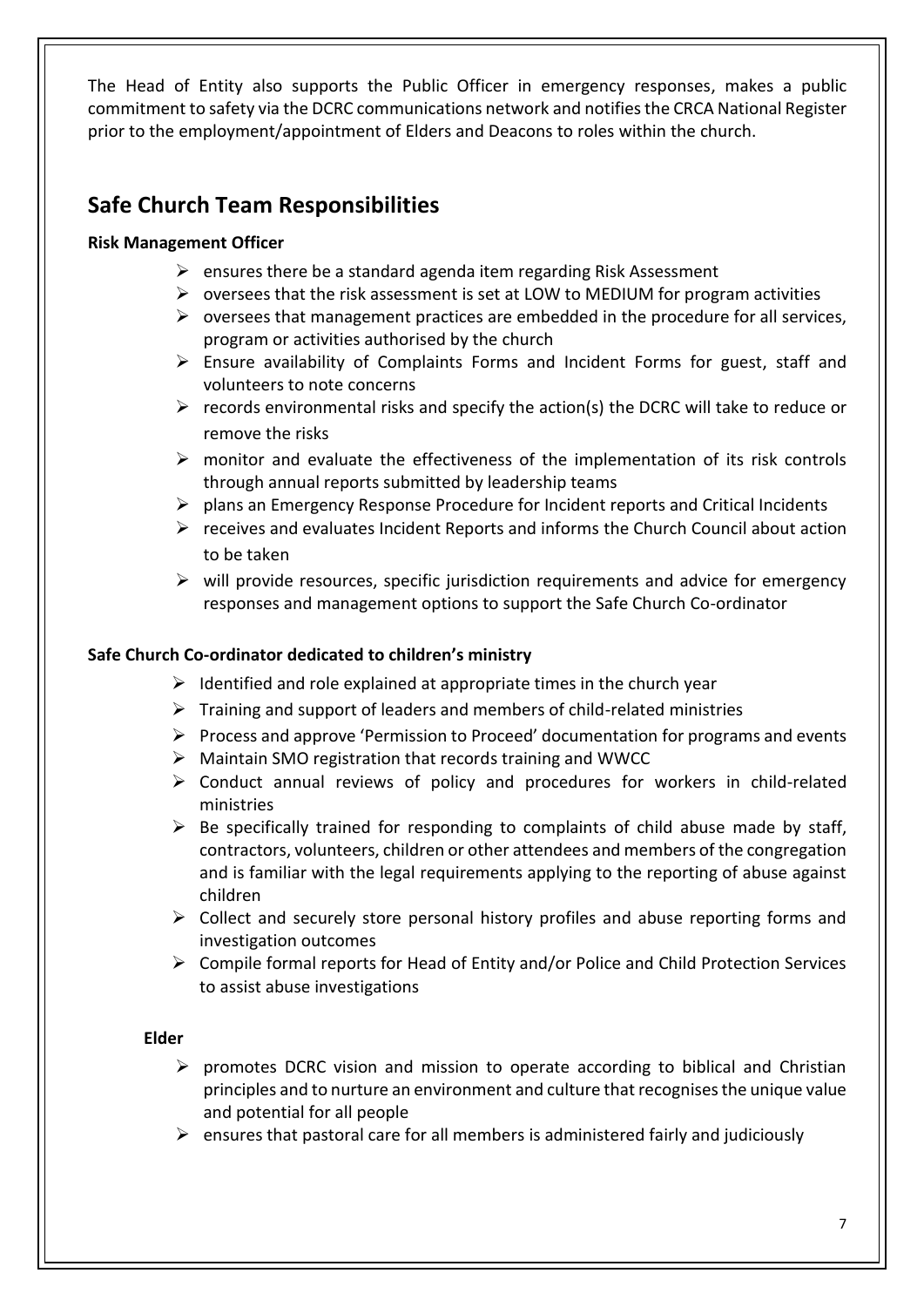### **Ministry Leaders**

All people in leadership will promote the DCRC's vision and mission to operate according to Biblical, Christian principles and are committed to providing a safe environment and programs for children and vulnerable people. Furthermore, leadership will have the desire to fulfill the requirements of their role and to co-operate with all risk assessment and safety management practices.

Head of Entity Chairman of Church Council Pastoral Care and Fellowship – Pastor Worship Team Leader Small Group Bible Study Co-ordinator Diaconate Leader Shawlands Working Team Leader Op- Shop Co-ordinator Mainly Music Co-ordinator

# **2. Safety and Participation for Children and Vulnerable People**

The staff and leadership of DCRC will encourage children to feel a part of the church by seeking their feedback regarding children's programs. Leadership will compose and submit Action reports to the Safe Church Team on an annual basis**.** We value diversity and we undertake to treat everyone with respect both in our words and our practices which will include listening to them when they speak about matters that directly affect their sense of safety or wellbeing.

Children and young adults will have the opportunity to reflect on their experience of church programs and to make comments regarding the standard of planning for and delivery of programs for their agegroup. We will invite comments on other aspects of wellbeing, including staff conduct. Such **feedback** will inform DCRC and guide adjustments to practices, programs, and training.

Part of our work with children is to *teach and inform* them of what they can do if they feel unsafe, threatened, or upset by the behaviour of adults or other children. *We will listen to and act on* any concerns children or their parents/carers raise with us. Programs will vary according to age**,** set appropriate challenges, and promote **inclusive participation**. Activities will aim to cultivate friendships and connections.

Emergency Number contact poster Registration form Feedback form Report format

*We are committed to protecting children from harm.* 'Harm', as used in this policy, and includes any and all of the following types of abuse or neglect of children and young people: physical; sexual; emotional/psychological or any other form of abuse.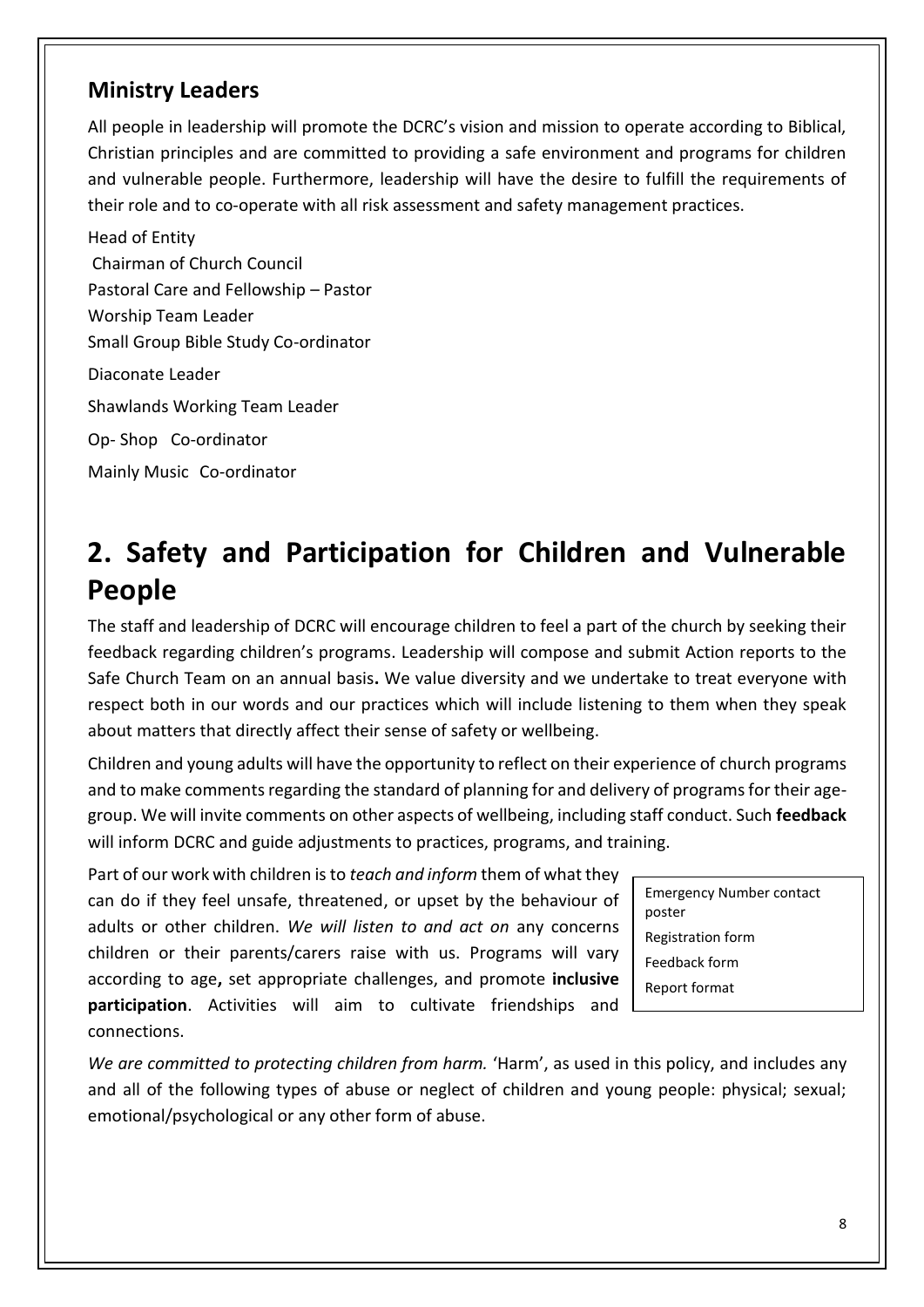# **Section 3 CODE OF CONDUCT**

### **Purpose and Commitment**

DCRC is committed to plan, develop, and maintain a multi-faceted culture of safety for all people and have a special focus on the safety and wellbeing of children and vulnerable people. All those who minister or work in programs under the auspices of the church should be well versed in the DCRC Protection Policy and its Procedural guidelines that promote a corporate spirit within its community and an understanding that an individual's actions can result in reputational damage. Abusive behaviour towards any person will not be tolerated. Any, and all, allegations of abuse will be investigated and reported if found to be substantially true.

This **Code of Conduct** seeks to apply those ethical standards that God expects of all people to the ministerial, or pastoral relationship and aims to **detail the standards of conduct** expected by staff (paid and voluntary) in the performance of their duties and to provide **guidance** in areas where there is a need to make personal and ethical decisions. All recipients will sign the Ministry Covenant verified by a witness stating they have read and understood the Statement of Commitment and Operating Principles of the Policy and that they will faithfully comply with guidelines and follow procedures outlined in the Code of Conduct.

# **Behavioural Expectations**

- $\circ$  Uphold the DCRC's commitment and operating principles to safety at all times by signing the Ministry Covenant/pledge
- o work towards the achievement of the aims and purposes of the DCRC in a corporate spirit showing respect and consideration for all participants involved in activity programs
- $\circ$  establish and maintain a safe environment in the planning and execution of programs
- o be aware of emergency procedures
- o be professional, consistent, and responsible for relevant administration pertaining to role
- o be courteous and polite in verbal exchanges
- $\circ$  show respect, patience and consideration when partaking in activities and events
- o maintain strict impartiality
	- ❖ do not discriminate on the basis of age, gender, race, culture, sexuality, or disability
	- $\cdot \cdot$  do not show favouritism through the provision of gifts or inappropriate attention
- o preserve self-identification and promote cultural safety, participation, and empowerment of:
	- **Aboriginal and Torres Strait Island people and children**

**People and children with culturally and/or linguistically diverse backgrounds People and children with a disability**

### **Specific Expectations to Protect Children from Abuse**

Take all reasonable steps to protect children from abuse, recognising duty of care and legal obligations like mandatory reporting and contact the police if a child is at immediate risk of abuse (telephone '000')

- o ensure that children and young people are always **supervised** and (as far as practicable) that adults are not alone with a child, or, at least, **observable by another adult.**
- o comply with **agreed forms of communication**
	- ❖ Promote awareness of the esafety.gov.au site to manage online communication
		- ❖ Seek DCRC leadership and parent/guardian consent for:

private contact with a child outside of church activities

- personal online contact with children
- photographing or filming of an individual child
- be a **positive role model** to children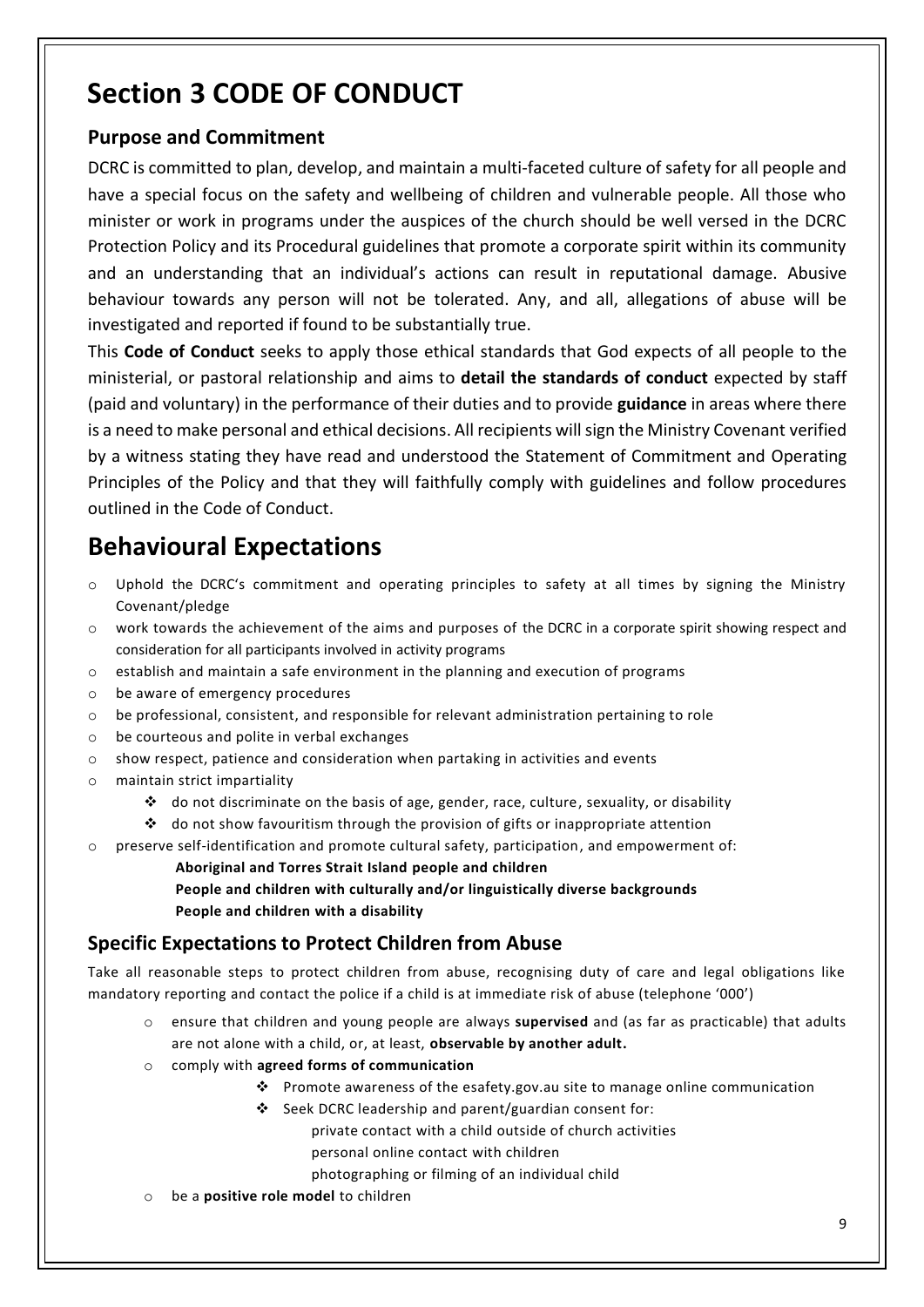- ❖ do not use, possess or be under the influence of alcohol and/or illegal drugs while supervising a child
- ❖ do not provide or allow a child to consume alcohol or illegal drugs

#### o **plan and practise avoidance of abusive conduct**:

#### ❖ **Emotional, Psychological and Spiritual Abuse**

- speak to a child in such a way that is not construed by any observer as harsh, threatening, intimidating, shaming, derogatory, demeaning, or humiliating.
- respect any belief creed that a child may express
- be aware of an inappropriate or culturally insensitive manner of communication
- be aware of any culturally sensitive issues and custodial settings
- do not engage in any activity with a child that is likely to emotionally harm them (e.g. watch a movie that is age or content inappropriate for a child)

#### ❖ **Physical Abuse**

- do not initiate unnecessary physical contact like rough play, holding, massaging, kissing, or cuddling with a child
- be aware of an inappropriate or culturally insensitive way of touch or stance

#### ❖ **Sexual Abuse**

- do not develop a 'special' relationship with a specific child for your own needs which can be construed as grooming
- do not sleep in the same bed, sleeping bag, room, or tent with a single child
- do not possess sexually explicit printed materials (magazines, cards, videos, films, clothing, etc.) in the presence of children
- do not discuss sexual activities with a child, unless it is a specific job requirement, and the person is trained or qualified to discuss these matters
- do not be naked in the presence of a child
- do not engage in any sexual contact with a child for any purpose

#### o **practice Complaints, Allegations and Reporting procedures**

- respond to the views and concerns of children, particularly if they are telling you that they or another child has been abused or that they are worried about their safety/the safety of another child
- record and act upon all allegations or suspicions of abuse, discrimination, or harassment
- respect confidentiality when sharing information about children in accordance with your reporting obligations
- if an allegation of child abuse is made, ensure that, as quickly as possible, the immediate and ongoing safety of the child or children
- co-operate fully with any investigation process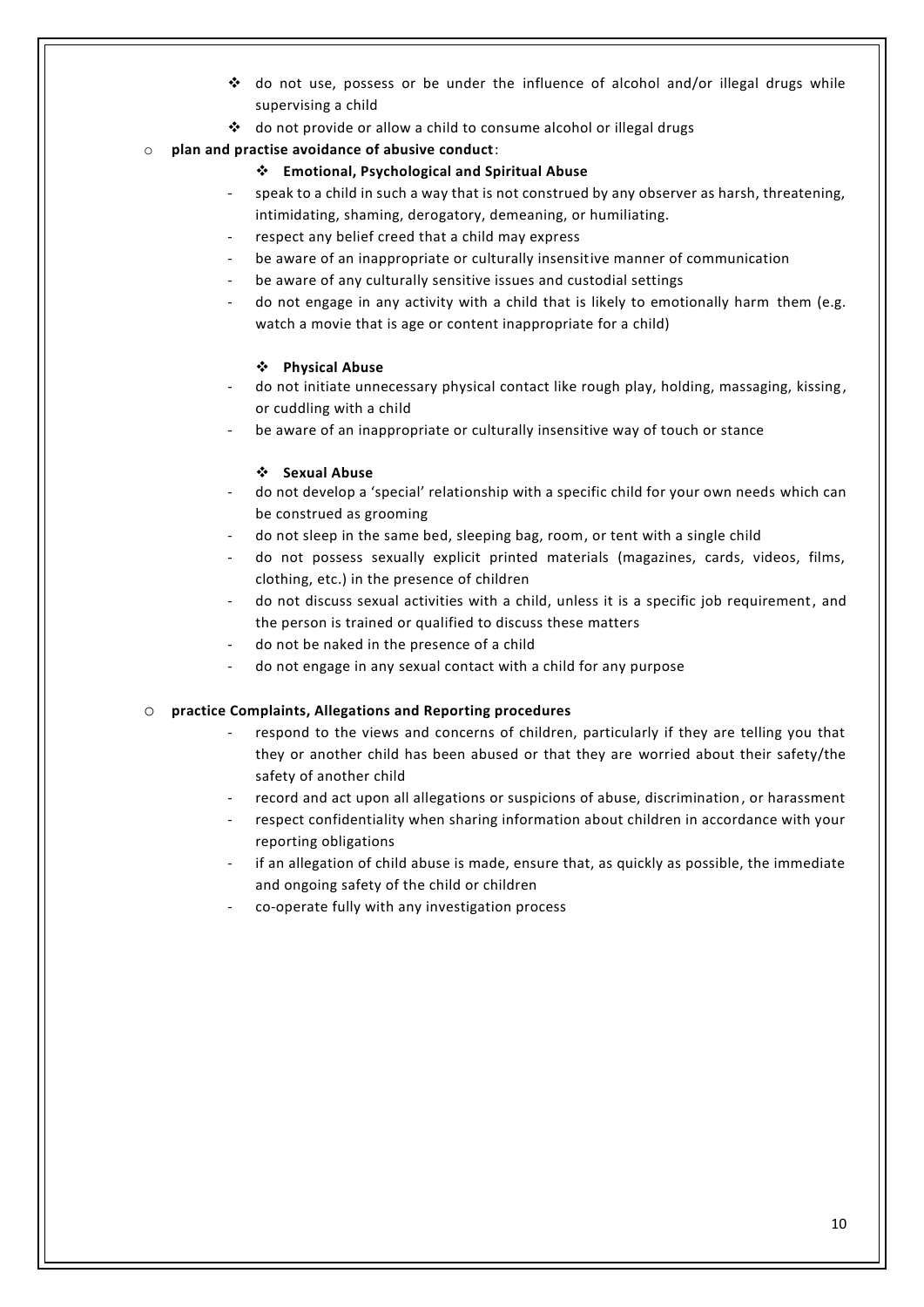### **DCRC MINISTRY COVENANT**

#### **(Print name Full Name)**

❖ I acknowledge I have read the DCRC Child and Vulnerable People protection Policy, Code of Conduct and Procedures and agree to corporately work towards the achievement of aims and purposes of the DCRC to protect and nurture children and vulnerable people.

**\_\_\_\_\_\_\_\_\_\_\_\_\_\_\_\_\_\_\_\_\_\_\_\_\_\_\_\_\_\_\_\_\_\_\_\_\_\_\_\_\_\_\_\_\_\_\_\_\_\_\_\_\_\_\_\_\_\_\_\_\_\_\_\_\_\_\_\_\_\_\_\_\_\_\_\_\_\_\_\_\_\_**

- ❖ I support the DCRC's vision and mission to operate according to biblical, Christian principles that recognise the unique potential of every person, regardless of race, age, gender orientation, ability or disability and will value diversity and not tolerate discrimination in words or actions.
- ❖ I support that the DCRC is committed to providing a safe environment and programs for children and vulnerable people and will co-operate with all risk assessment and safety management practices and commit to faithfully fulfilling all the requirements pertaining to my role.
- ❖ I understand the line of authority and the procedures for behaviour, boundaries, responsibilities, and the reporting system and that I am obliged to report any allegation or complaint if I form a reasonable belief through disclosure or observation that a child is in need of protection and will co-operate in any investigation undertaken by the DCRC Safe Church Team, Government departments, law enforcement and child protection agencies.
- ❖ I declare that I have not been guilty of any sexual misconduct against any person or committed any criminal offence involving fraud, violence, or drugs and that I am of good character and suitable for ministry within the DCRC.
- ❖ I acknowledge that this Covenant acts as consent for the operation of the Child and Vulnerable People Protection Policy and that legal consequences may follow if I breach the Code of Conduct or commit an act of serious misconduct or break the law.
- ❖ I understand that every person who works with children, under the auspices of the DCRC, is to participate in a system of induction, training, support, and supervision and that I have complied with all requirements of the recruitment procedure.
- ❖ I commit to participating in an annual refresher course and any training sessions to ensure familiarity with the current child protective practices and reporting expectations.

| $\frac{1}{20}$ / $\frac{1}{20}$ |                                          |                     | Date: |
|---------------------------------|------------------------------------------|---------------------|-------|
| <b>Address:</b>                 |                                          |                     |       |
| <b>Witness:</b>                 |                                          | Date: $\sqrt{2\pi}$ | 120   |
|                                 | <b>Please Print Full Name of Witness</b> |                     |       |
|                                 |                                          |                     |       |
|                                 |                                          |                     |       |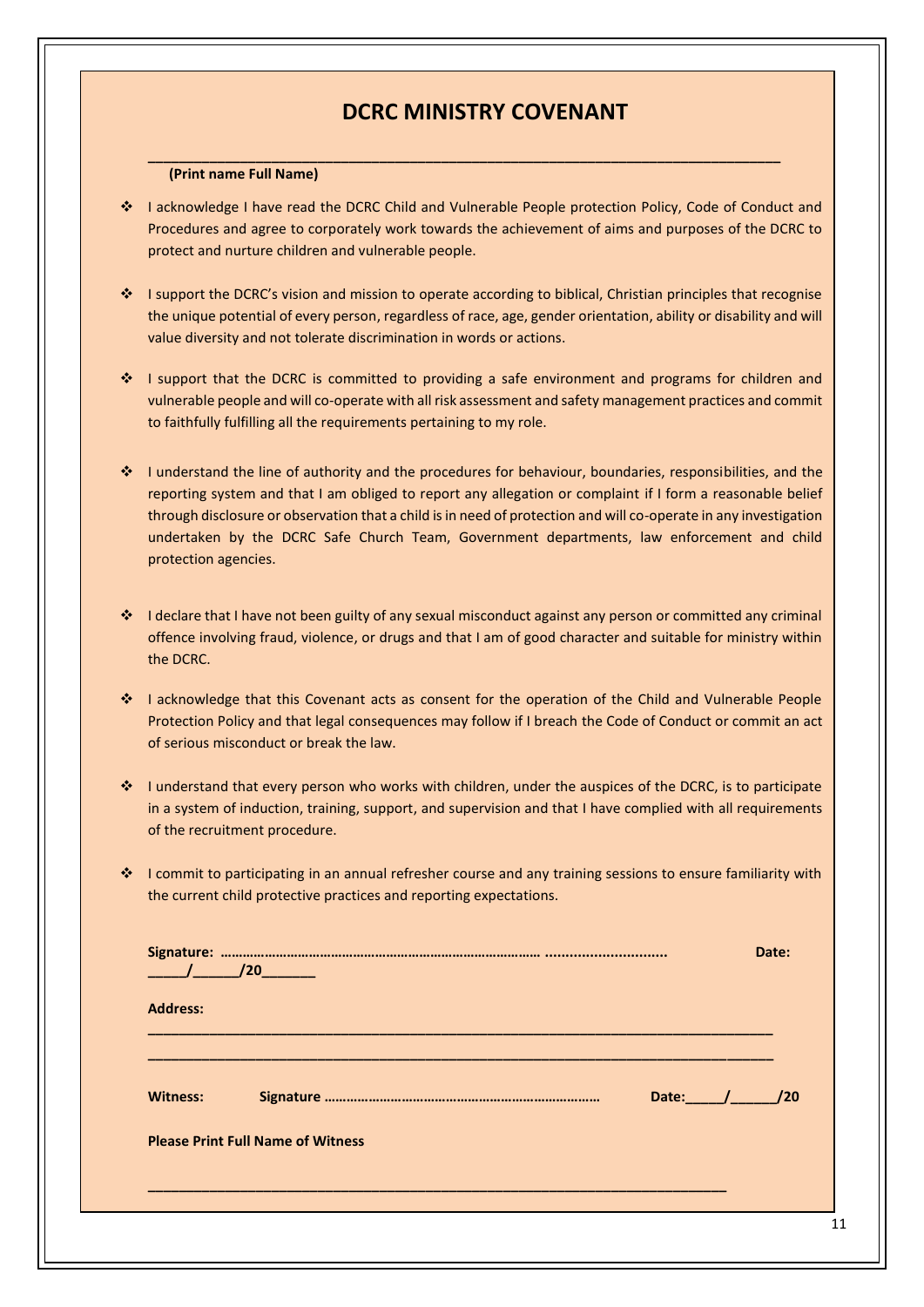# **PROCEDURES**

# **1. Employment of Staff and Appointment of Volunteer Leaders**

The DCRC Safe Church Team will be vigilant in the **recruitment, selection and screening** of all staff, contractors, leaders, and volunteers to ensure they are safe and suitable to work with children and young people. It is important that every person who works with children under the auspices of this church upholds and exemplifies our Christian beliefs and values, especially in their interaction with children and other vulnerable people and will lead by example and participate in **a system of induction, support, supervision, and review** so all participants feel valued, respected, and fairly treated. Leadership will promote a clear line of authority as well as clear procedures for behaviour, responsibilities, boundaries, and the reporting system to address child abuse.

### **1.1 Recruitment, screening, and selection practices**

Scrutiny to determine whether a prospective staff member, volunteer or leader is s uitable to engage in child-connected work as stipulated in the CRCA Staff Recruitment Policy 2020 will apply.

1. To ensure proper oversight and understanding of the recruitment process, all members of the church council (ministers, elders, and deacons- as specified by various state law) will have a valid and current Child related **Employment Screening Clearance** (WWCC, WWVP, Blue Card, Ochre Card) and have had **ChildSafe training.** In general, people that do not have a valid and current Child related Employment Screening Clearance are **not allowed** to be engaged in any children's programs.

Any applicant with an inappropriate history or receiving a 'Negative Notice' from the Department of Justice regarding to the WWCC will not be considered for any child related ministries. In situations where a person seeks to attend or join DCRC with a record of offending in child abuse of any kind, the leadership will put in practice appropriate restrictions regarding access and attendance of any child-related program. This is not to say that such a person, with a proven reformed attitude, cannot be received into fellowship and benefit from the pastoral care of the church. Please refer to the Person of Concern process document using this – [link.](https://safechurchcrca.org.au/safe-church-documents/2-policy-documents) [\(https://safechurchcrca.org.au/safe-church-documents/2-policy-documents\)](https://apac01.safelinks.protection.outlook.com/?url=https%3A%2F%2Fsafechurchcrca.org.au%2Fsafe-church-documents%2F2-policy-documents&data=04%7C01%7C%7C321d7d64f98c41d6958408d915c04fb1%7C84df9e7fe9f640afb435aaaaaaaaaaaa%7C1%7C0%7C637564737993456653%7CUnknown%7CTWFpbGZsb3d8eyJWIjoiMC4wLjAwMDAiLCJQIjoiV2luMzIiLCJBTiI6Ik1haWwiLCJXVCI6Mn0%3D%7C1000&sdata=kdfglV%2FpHEggHx5%2F9NUfYzH9dIGZfemO0RFd9UUWM%2B8%3D&reserved=0)

In the case of contractors (tradespeople, IT personal etc) working on the church facilities, the church council, in ensuring the safety of children and vulnerable people, has the right to request a WWCC, though such is not legally required. The church council will in all circumstances ensure such contractors are appropriately supervised, especially if children are on the premises.

- 2. The statements of commitment to child safety and the behavioural expectations of employees and volunteers are included in all advertisements and Job Descriptions.
- 3. A thorough screening will be conducted to determine whether a prospective staff member, volunteer or leader may pose a risk to children. This will include the church leadership making reasonable efforts to gather, verify and record the following information about a person whom it proposes to engage to perform child-connected work:
	- a. The applicant will have been known to the leadership for a period of at least 12 months
	- b. Child-related Employment Screening Clearance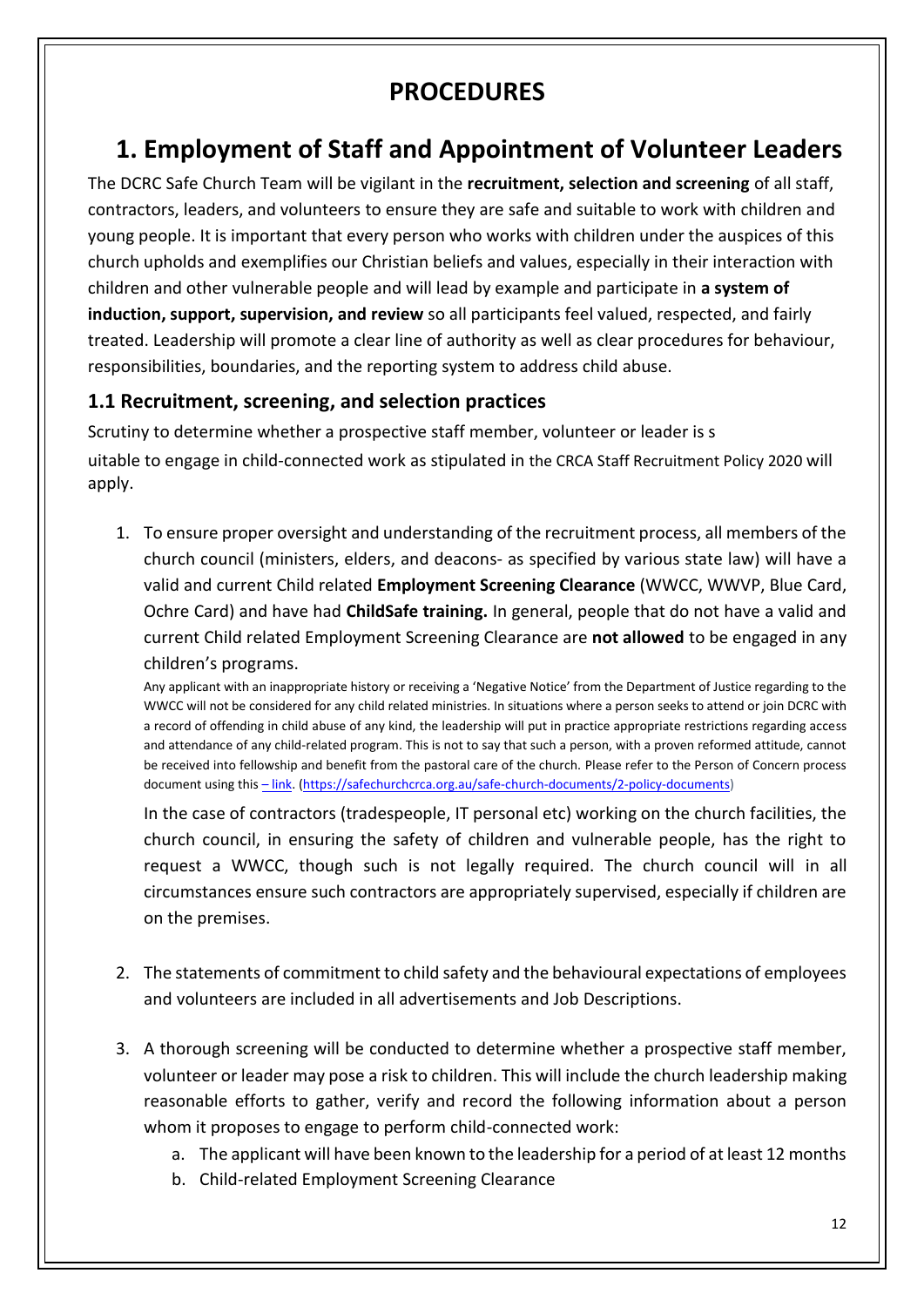- c. Proof of personal identity and any professional or other qualifications
- d. The person's history of work involving children
- e. At least 2 references that address the person's suitability for the job and working with children and
- f. Any National Register established by the CRCA
- 4. The type of evidence that an applicant is required to provide to the DCRC will vary depending on the type of position that they are applying for. However, DCRC will not offer any applicant a position of responsibility until they provide the required evidence to the **Safe Church Coordinator.**
- 5. Short-listed applicants will be interviewed by Safe Church Co-ordinator, prior to appointment being made official. Conversations will include an agreed set of questions and be documented and kept as part of the employment file/personal history file.
- 6. The church council will make appointments to a specific paid role in the form of an Employment Contract. All workers who do not have a current written employment contract will enter into a **ministry covenant** dealing with their suitability to be workers and agreeing to these child protection policies, procedures, and the Code of Conduct.
- 7. Both Paid Staff and volunteers will receive a letter that welcomes them to DCRC ministry team and gives notification that attendance at a workshop/training session organised by the denomination or other Registered Training Organisations must take place within the first 12 months of their appointment being approved.

### **1.2 Support and Training Process**

**We provide a system of induction, support, and supervision,**  and review so people feel valued, respected, and fairly treated. To this end we have developed a Code of Conduct to guide our staff and volunteers.

Under State Government Standards, the Christian Reformed

Churches of Australia (CRCA) are required to **provide a range of training** determined by the role and responsibility of the position held for both Staff and volunteers. Leadership training will include an appreciation of cultural issues, ways to identify and address incidences of racism and how to identify the indicators of harm to children and develop a sensitivity to sexual orientation and custodial setting pertaining to children**.** Furthermore, training will encourage an awareness of age, maturity and capability needs as the basis of program planning and will encompass practice and review processes to guide programs design. Activities will endeavour to foster friendships and encourage peer support so that children and vulnerable people feel safe and connected and promote **inclusive participation and regular feedback.**

The CRCA has decided that **training and support** will follow the guidelines of ChildSafe Limited, a Registered Training Organisation, which is supervised by an appointed CRCA national co-ordinator

Prove of WWCC/National Police Check Role Descriptions Volunteer Registration Application Personal Character Referee Questionnaire Interview Team Member Appointment form 'Welcome to Ministry' letter Personal History record Employment contract for paid staff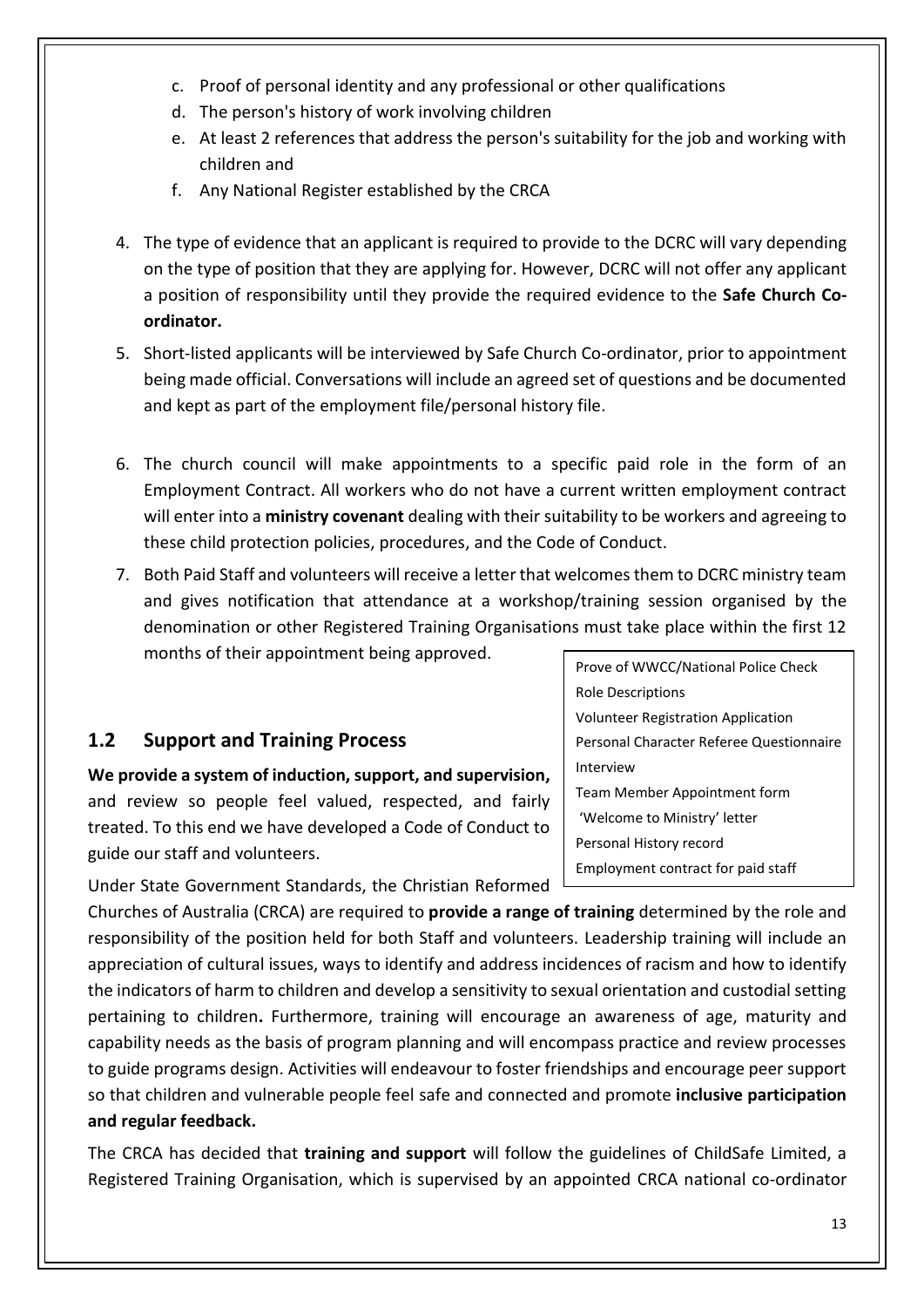and conducted by the appointed DCRC Safe Church Co-ordinator or by any other authorised instructor directed by the appointed CRCA national co-ordinator.

Leaders will be supported by the Safe Church Team so that they can complete and submit 'Permission to Proceed' documents annually that show how compliance to the Protection Policy is being conducted prior to commencement of programs.

#### **Forms of Safe Church Training**:

- 1. Basic Training/Team Member Training - for Ministers, Elders, Deacons, Bible Study Leaders, Music Ministry Leaders, Team members of child-related activities, Pastoral Care Leaders
- 2. Advanced Training/Team Leader Training
	- for team leaders only.
- 3. Coordinator Training
	- for Safe Church Coordinators and Risk Management Officers
- 4. Emergency Response Team Training for ERT Coordinators and Directors.

### **Format of Training Sessions**

Staff and volunteers are provided with a copy of this **Child Protection Policy**, **Code of Conduct and Procedures**that defines unacceptable conduct, boundaries, and expectations for behaviour. Staff will sign a pledge stating they have read, understand, and will comply with guidelines and follow procedures faithfully.

Review of Hierarchy of Authority – Church Council, Leadership Team, Safe Church Team, Ministry Leaders

Review of Procedures

- o Recruitment, screening, and selection
- o Registration of programs including Risk Assessment; permission to proceed
- o Registration of participation and record keeping
- o Participation and feed back
- o Emergency Response
- o Reporting and Investigation of Suspected Child Abuse
- o Case management of Suspected Child Abuse
- Ministry/Covenant 'Permission to Proceed' documents

Annual Compliance document

### **Format of Annual Review Process**

Annual *'Refresh, Renew, Update'* sessions will be conducted by the Safe Church Team for all program staff and volunteers, to ensure the awareness of the importance of safety and familiarity with child and vulnerable people protective practices and reporting expectations, and where there have been changes to legislation or practice and will sign a declaration of intent entitled 'Ministry Covenant'.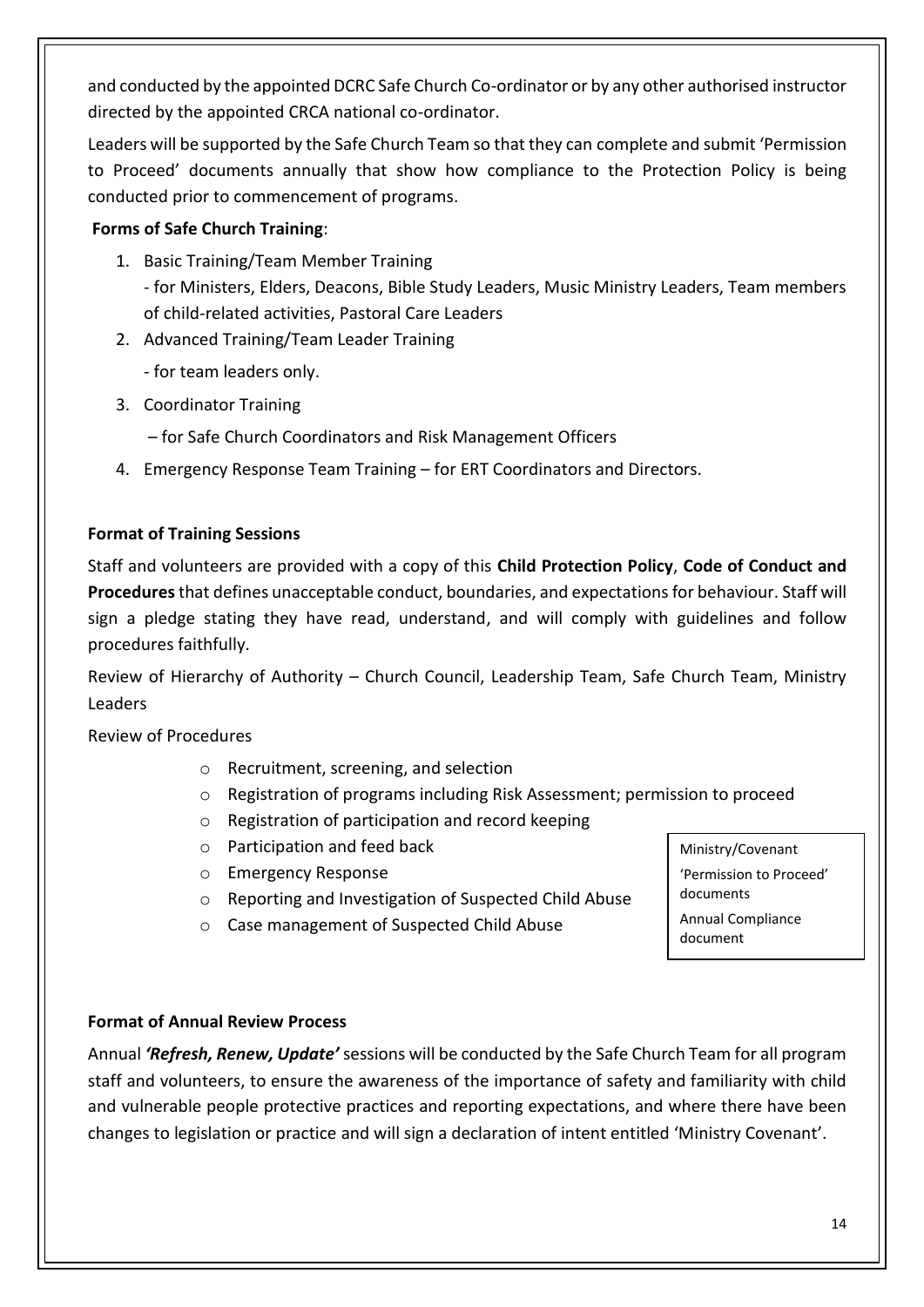Paid staff and the leadership team will attend workshop/training sessions organised by the denomination or other Registered Training Organisations at least every three years. People that have not successfully completed their training program are not allowed to be engaged in any children's or other ministry programs.

Leadership Teams are to write annual reviews that are to be submitted to the Safe Church Team. The reviews will encompass analysis of relevant safety concerns, incident causes, system failures, program contents and accessibility to policies and procedures to ensure steady improvement to maintain a protective environment.

# **2. COMPLAINT MANAGEMENT AND INVESTIGATION PROCESS Reporting and Investigation of Suspected Child Abuse**

It is important that every person who works in ministries under the auspices of DCRC does not use the influence or authority of their position for personal gain but upholds and exemplifies our Christian beliefs and values in interaction with children and their parents or carers. DCRC is committed to **protecting children from all types of abuse** and all allegations will be investigated by the Head of Entity with procedural fairness and integrity in accordance with its obligations to **comply with the Reportable Conduct Scheme** enacted by Victorian legislation. The Complaints process will be underpinned with dignity and discretion and reflect accountability as to the principles and procedures outlined in this policy.

Any investigations of alleged abuse or harm or risk thereof will be recorded in the form of a Complaint or Incident Report and will be used and disclosed in accordance with abuse investigation requirements ensuring privacy and confidentiality. All **personal history of people** who fulfil a ministry role within the church and any investigation report will be **collected and securely stored** by the Safe Church Team and be kept for the duration as prescribed in government policy.

### **Complaints and Allegations**

**Child abuse, especially sexual abuse of a child must be reported**, where **a reasonable belief** is held by a responsible adult that the child concerned has been abused, is being or is likely to be abused. Any person who believes a child is in immediate risk of abuse should telephone 000 or contact DHHS. 'Child' means a person under the age of 18 years unless otherwise stated under the law applicable to the child.

The identity of the abuser and the circumstances of the event determine the procedure that should be followed by the leadership, employees, or volunteers of the DCRC. **Procedure 1** relates to Child Abuse by a person external to the Church Community and **Procedure 2** relates to Child Abuse by a person within the Church Community.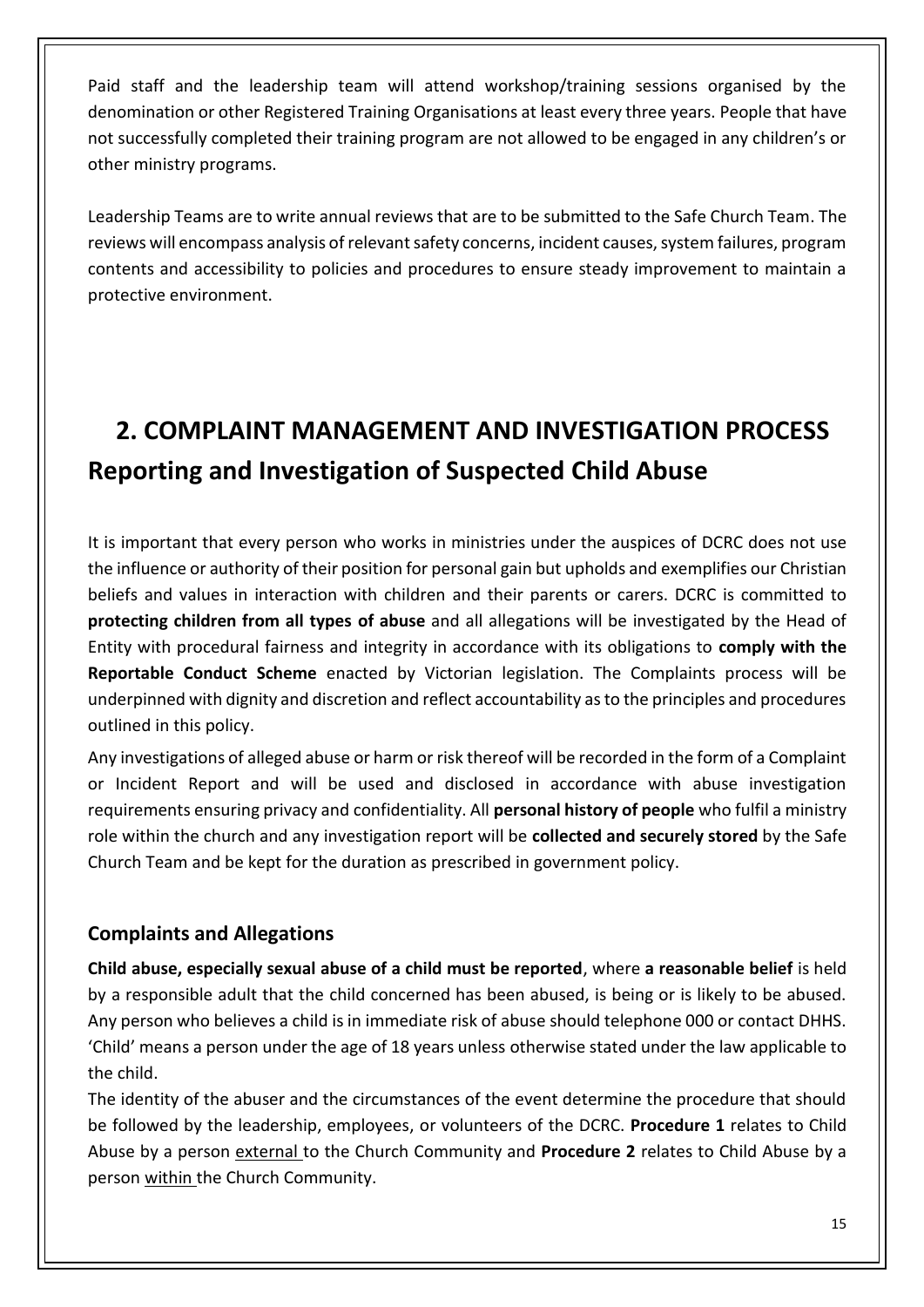#### **Mandatory reporting** is required by:

- medical practitioners
- nurses
- members of the police force counsellors
- primary and secondary teachers
- principals and ministers of religion.

Penalties may be incurred if mandatory reporters fail to notify the Child Protection agency. Making a report is to lay a serious allegation of a criminal offence against another person, so it is imperative that perceptions are carefully clarified.

**A reasonable belief** can be formed through:

- i. Disclosure by a child about abuse to his or herself.
- ii. Disclosure by another child or an adult about abuse to a child, or
- iii. Direct observation of the abuse or evidence of it by the reporting adult.

Any responsible adult, including senior leadership or any concerned member of DCRC, who has a reasonable belief of abuse of a child should follow the steps outlined in **Procedure 1** and **2**.

**A child needs protection** if any act committed against a child involve:

- a sexual offence,
- an offence under the Crimes Act 1958 (in Victoria, 'Failure to Report', Failure to Protect', 'Failure to Disclose' and 'Grooming' is a crime) OR
- if any of the following grounds exist and the child's parents or caregivers have not, or are unlikely to provide, arrange or allow the basic care required to protect the child from harm:
	- a) the child has been abandoned by parents
	- b) the child's parents are dead or incapacitated and there is no other suitable person willing and able to care for the child
	- c) the child has suffered, or is likely to suffer, significant harm, as a result of physical injury
	- d) the child has suffered, or is likely to suffer, significant harm, as a result of sexual abuse whether physically or through sexual grooming by any form of telecommunication
	- e) the child has suffered, or is likely to suffer, emotional or psychological or spiritual harm of such a kind that the child's emotional or intellectual development is, or is likely to be, significantly damaged
	- f) the child's physical development or health has been, or is likely to be, significantly harmed or compromised

(Further definitions and possible indicators of abuse are detailed in the Christian Reformed Church of Australia pastoral guidelines 'For Justice and Healing' (pp 7-9 and 18-28). [https://crcchurches.org/resources/duty-of-care\)](https://crcchurches.org/resources/duty-of-care)

## **Making and Managing an Allegation of Abuse**

A Report, using the official DCRC COMPLAINT FORM, is required if it is believed, based on reasonable grounds, that a child has suffered, or is at risk of suffering significant harm.

A person making a complaint, on reasonable grounds, does not have to be given permission by church authorities as duty of care requires **safeguarding of the child as paramount.**

The DCRC encourages all persons with concerns about the safety of a child involved in the activities of the DCRC to raise these concerns directly with the Safe Church Team or Head of Entity who can assist the person to make the report to the Church Council, DHHS or the police as required**.** Leadership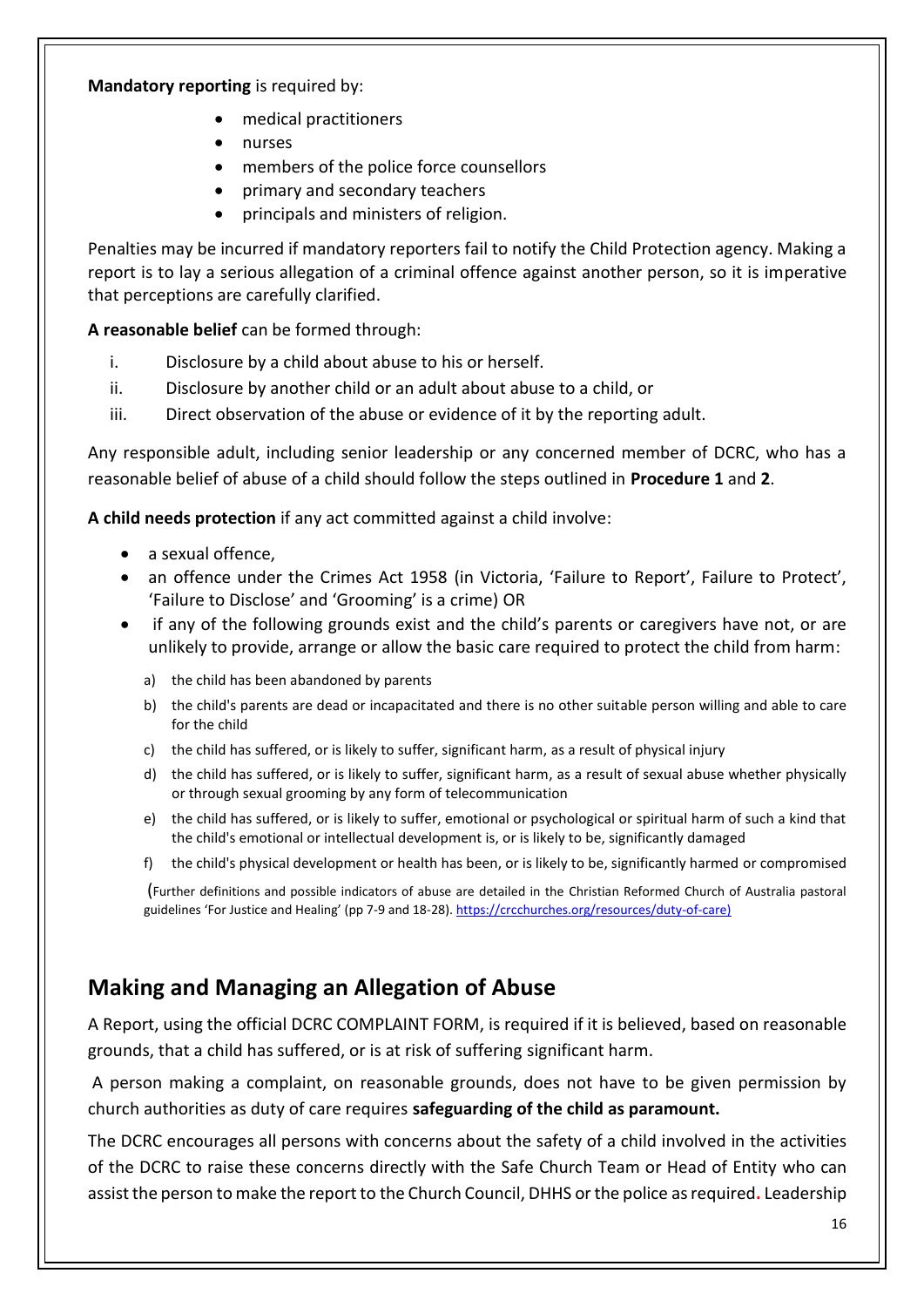will encourage any child who is concerned about their own safety or the safety of another person to speak freely with the Safe Church Co-ordinator and ensure the complainant that he or she is listened to, understood, and protected. This conversation will be recorded word for word making sure that there are no leading questions nor material not disclosed by the child.

In some circumstances, as described by the **Reportable Conduct Scheme**, it may be necessary for the DCRC to conduct an independent inquiries into any allegations  $2$  being investigated by the Department or the police and understands that it will not interfere with such investigations and makes the commitment that all people covered by this Child and Vulnerable People Protection Policy, Code of Conduct and Procedure will co-operate fully with any investigation by the Department, the police or the DCRC Safe Church Team. The DCRC will make every effort to keep any such investigation confidential; however, from time to time, other employees, leaders, volunteers, and contractors may need to be consulted in conjunction with the investigation by completing the DCRC INCIDENT FORM to record their own perspectives on incidents that have led to a complaint.

| Reporter                                 | Procedure                                  | <b>Investigation Responsibility</b>      |  |
|------------------------------------------|--------------------------------------------|------------------------------------------|--|
| Any person working in child-related      | Procedure 1 – Abuse of a Child by a person | Team Leader and Safe Church Team         |  |
| programs under the auspices of the DCRC  | outside of DCRC community                  | who may also decide to make a report     |  |
| does not need the<br>Any<br>reporter     | Report the matter either to the Police or  | and awaits further instruction from      |  |
| permission of leadership but is bound by | <b>Child Protection Services</b>           | appropriate authority.                   |  |
| duty of care as paramount and ensures    | Procedure 2 – Abuse of a Child by a DCRC   | Safe Church Team and Head of Entity      |  |
| that all reasonable steps are taken to   | employee, volunteer, or member             | may engage an Investigator<br>who        |  |
| protect the child from harm.             | Notify the Church Safe Team and either     | (sourced by Church Association or GJIC   |  |
|                                          | the Police or Child Protection unit of     | Insurance) and DHHS                      |  |
| <b>Complaints Reporting Form</b>         | Victoria                                   |                                          |  |
|                                          | Reportable Conduct Scheme for severe or    | Head of Entity, Police and DHHS +        |  |
|                                          | criminal allegations                       | Church<br>Investigator<br>(sourced<br>by |  |
|                                          |                                            | Association or GJIC Insurance.)          |  |

## **Record Keeping of Suspected Abuse or Harm**

All reports of alleged abuse or harm, or risk thereof, must be recorded in the form of a Complaint or Incident Report. This will record places, times, dates, names of people, observable behaviours, or evidence of harm. Reports must be to be securely stored by the Safe Church Team. These reports and forms provide valuable legal documents for any investigations and demonstrates due diligence by the church.

The denomination has established a National Register, with reference to implementing Recommendation 16.58\* of the Royal Commission into Institutional Responses to Child Sexual Abuse. DCRC which employs and/or appoints individuals to roles within the church will be required to contact the Safe Church Unit prior to employment/appointment to gain clearance via the Register. The National Register records information that assists the CRCA to identify and respond to any risks posed to children by people in ministry.

 $2$  It is important to have an arrangement in place. The investigator must be a person of experience and qualification, may be with a role in the wider church association or sourced through GJIC Insurance.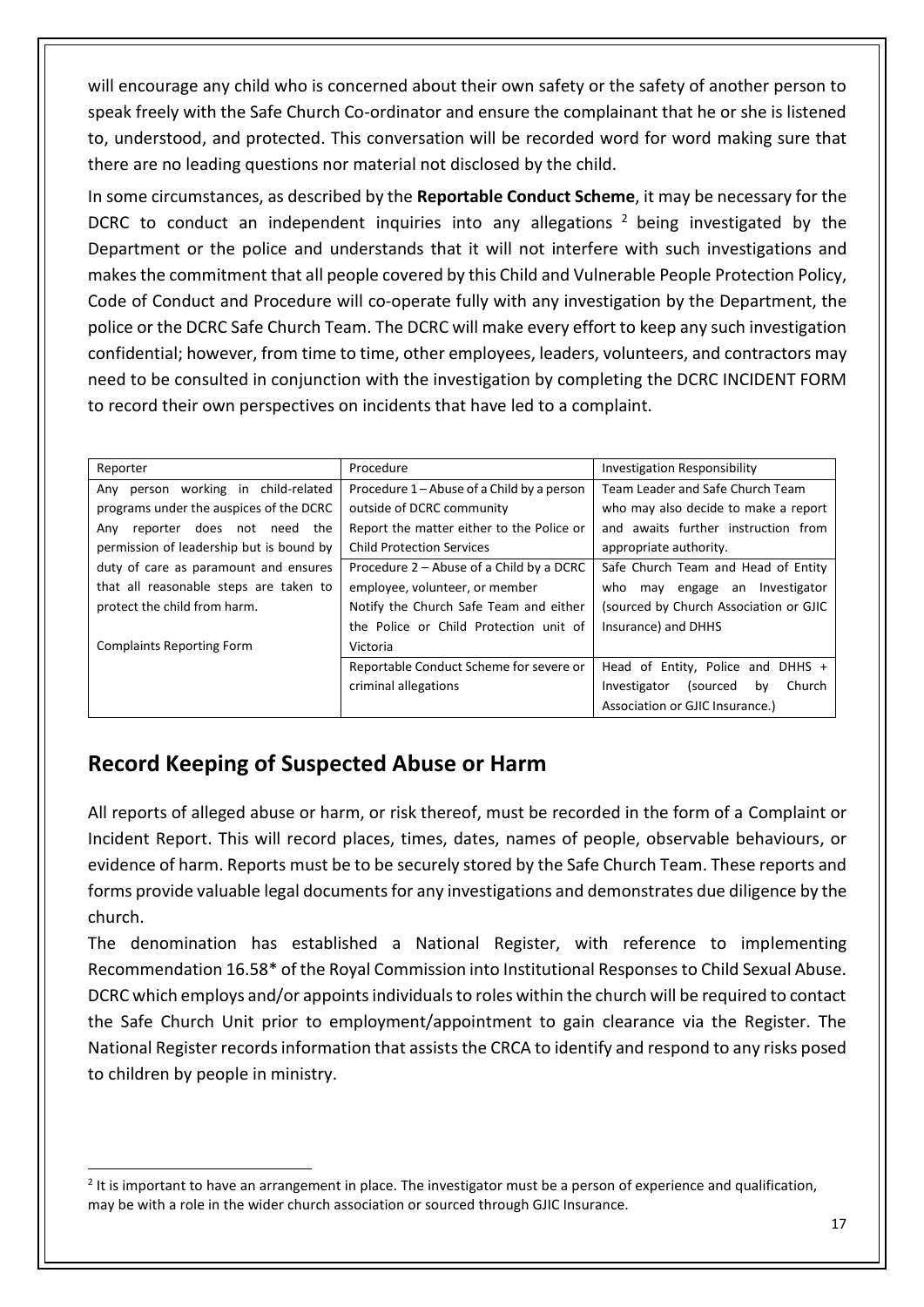### **Case management**

In the event of a child or vulnerable person disclosing an incident of abuse to someone they trust it is essential that it is dealt with swiftly, sensitively, and professionally.

An investigation conducted by DCRC will be conducted in accordance with procedural fairness to protect the integrity of the investigation and the interests of all the participants involved in the investigation. The DCRC will also handle the allegations in a confidential manner to the greatest extent possible. The outcome will depend on the findings of the investigation, but may be (but not limited to):

- withdrawal from current role
- re-assignment to duties with no contact with children
- increased supervision
- disciplinary action, dismissal, or criminal prosecution
- deposition from office

### **Privacy and Confidentiality**

The DCRC will collect, use, disclose and hold personal information of all people who fulfil a role within the church, in accordance with relevant privacy legislation. Such data will be securely stored and protected. In the case of Child Abuse investigations and reports, an individual's confidentiality is to be protected as much as is reasonably possible. Both those who are making reports and those about whom accusations are being made are entitled to confidentiality. Where there is suspected abuse or misconduct, staff members, leaders, volunteers, and contractors must not disclose or make use of the information in a manner that breaches confidentiality, other than to report and act in a way consistent with the Child Protection Policy, Code of Conduct and Procedure, and relevant statutory requirements. Such reports will be securely stored and protected for a period of 45 years.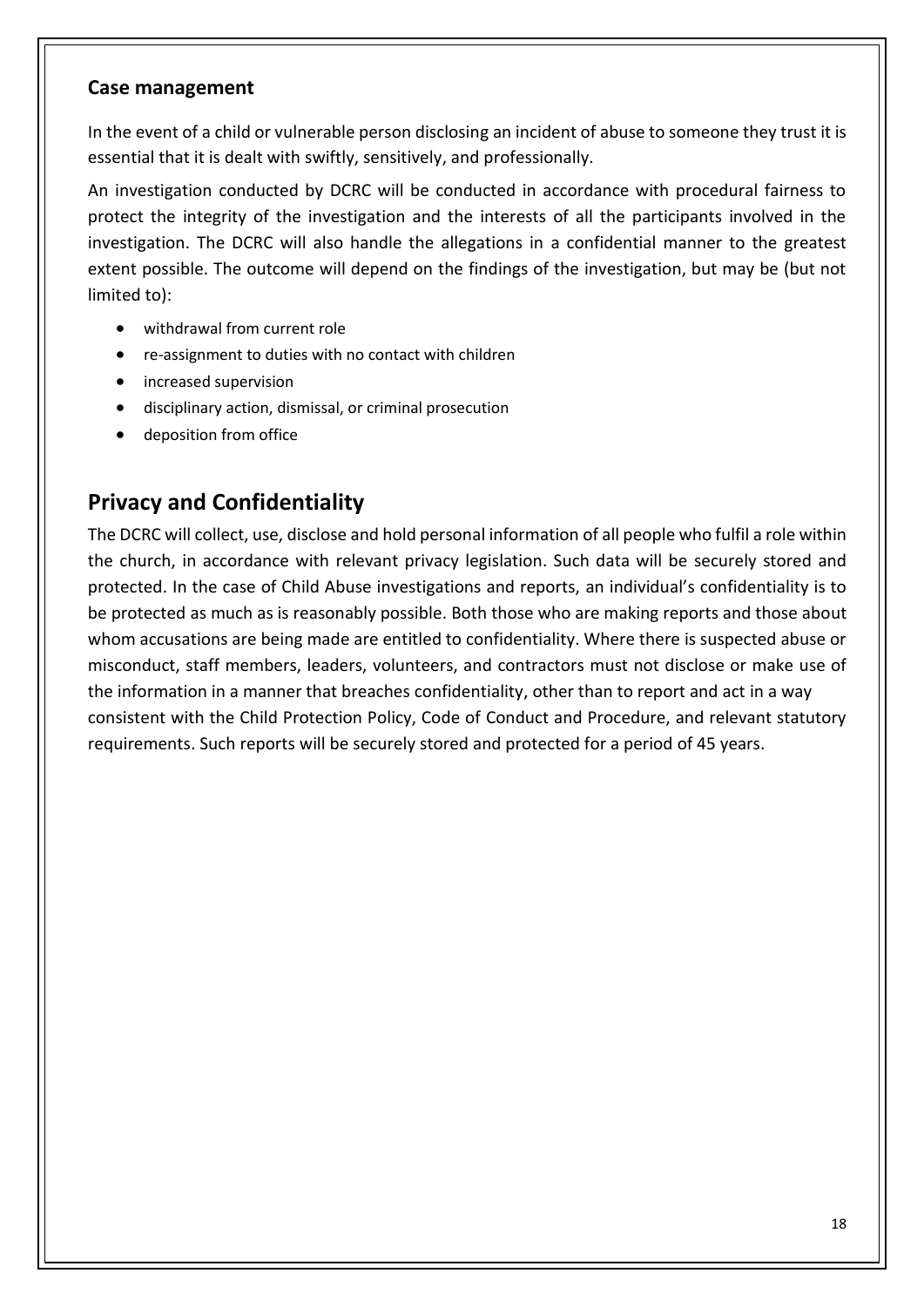#### **COMPLAINT MANAGEMENT and INVESTIGATION PROCESS**

### **PROCEDURE 1 CHILD ABUSE BY A PERSON EXTERNAL TO THE CHURCH**

The chart below outlines the process that any person working with children in a specific setting should follow to protect a vulnerable child from actual or possible abuse. A disclosure of **sexual abuse must be reported**. A person making a complaint, on reasonable grounds, does not have to be given permission by church authorities as duty of care requires safeguarding of the child as paramount. You may make an independent report to Police and Child Protection Services. Making a report is to lay a serious allegation of a criminal offence against another person so ensure careful clarification of perceptions and understand that senior leadership of the church is obliged to act in accordance with the law.



**Safe Church Team** will assess severity, compile a formal report, allocate management and instigation of the investigation processes warranted. **Safe Church Team** will contact **Head of Entity** (Chairman of Church Council) who will notify the Leadership Team and follow the Reportable Conduct Scheme if a sexual abuse is disclosed and contact CRCA Safe Church Unit who are to be notified of all cases of disclosure of abuse regarding a child. There is nothing else you need to do as a responsible adult. Your identity, as notifier, will remain confidential unless you choose to inform the child or family.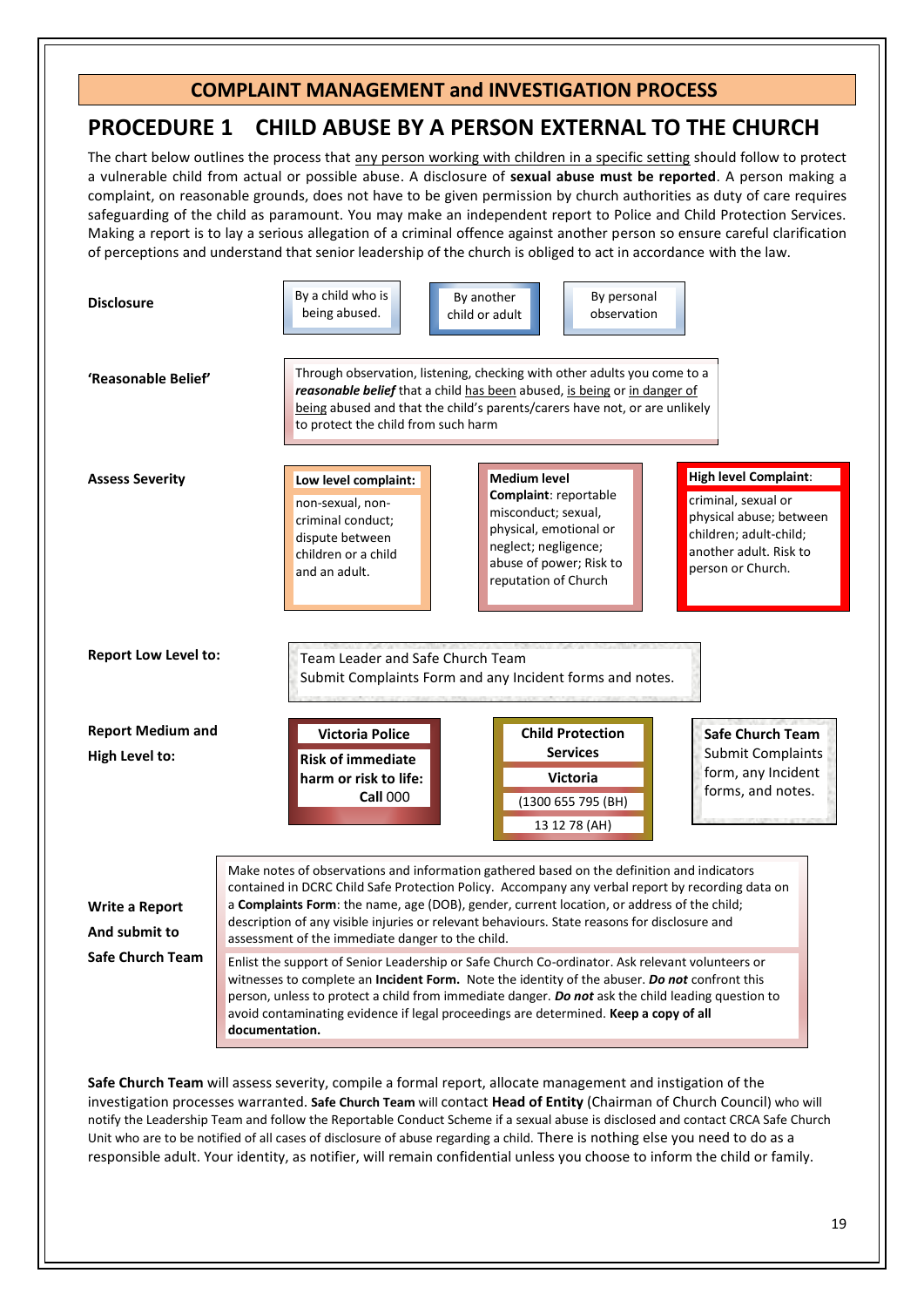### **PROCEDURE 2 CHILD ABUSE BY A PERSON WITHIN THE CHURCH COMMUNITY**

• Disclosure as in Procedure 1

By a child who is being abused.

By a child who is being abused.

• 'Reasonable Belief' as in Procedure 1

By a child who is being abused.

Through observation, listening, checking with other adults you come to a *reasonable belief* that a child has been abused, is being or in danger of being abused and that the child's parents/carers have not, or are unlikely to protect the child from such harm

- Assess Severity as in Procedure 1
- Contact

**Victoria Police** if there is risk of immediate harm or risk to life. **Call 000.** 

**Child Protection Services Victoria** to ascertain severity level 1300 655 795 (BH) 13 12 78 (AH)

**Senior Leader** who removes accused person from the program and premises and who notifies **Safe Church Team and Leadership Team.**

- **Write A Report** as in Procedure 1 and submit to **Safe Church Team**
- **SAFE CHURCH TEAM will initiate investigation:**
	- o **Receive Complaint or Allegation** via Complaint and Abuse Form supplemented by any Incident Forms and/or written notes of a verbal complaint
	- o **Register Claimant and Complaint in system**
	- o **Assess the initial severity according to documentation and recorded interviews**
	- o **Seek clarification regarding any evidence provided**
	- o **Compile a Formal Report for Head of Entity**
	- o **Informs Safe Child Co-ordinator of action to be taken**

#### **HEAD OF ENTITY**

**The Head of Entity undertakes a series of responsibilities as outlined in the REPORTABLE CONDUCT SCHEME (Victoria) where an allegation has been made about child abuse against a person who is acting for the church or participation in activities run by the church.**

**1. Assesses Claim and level of Severity**

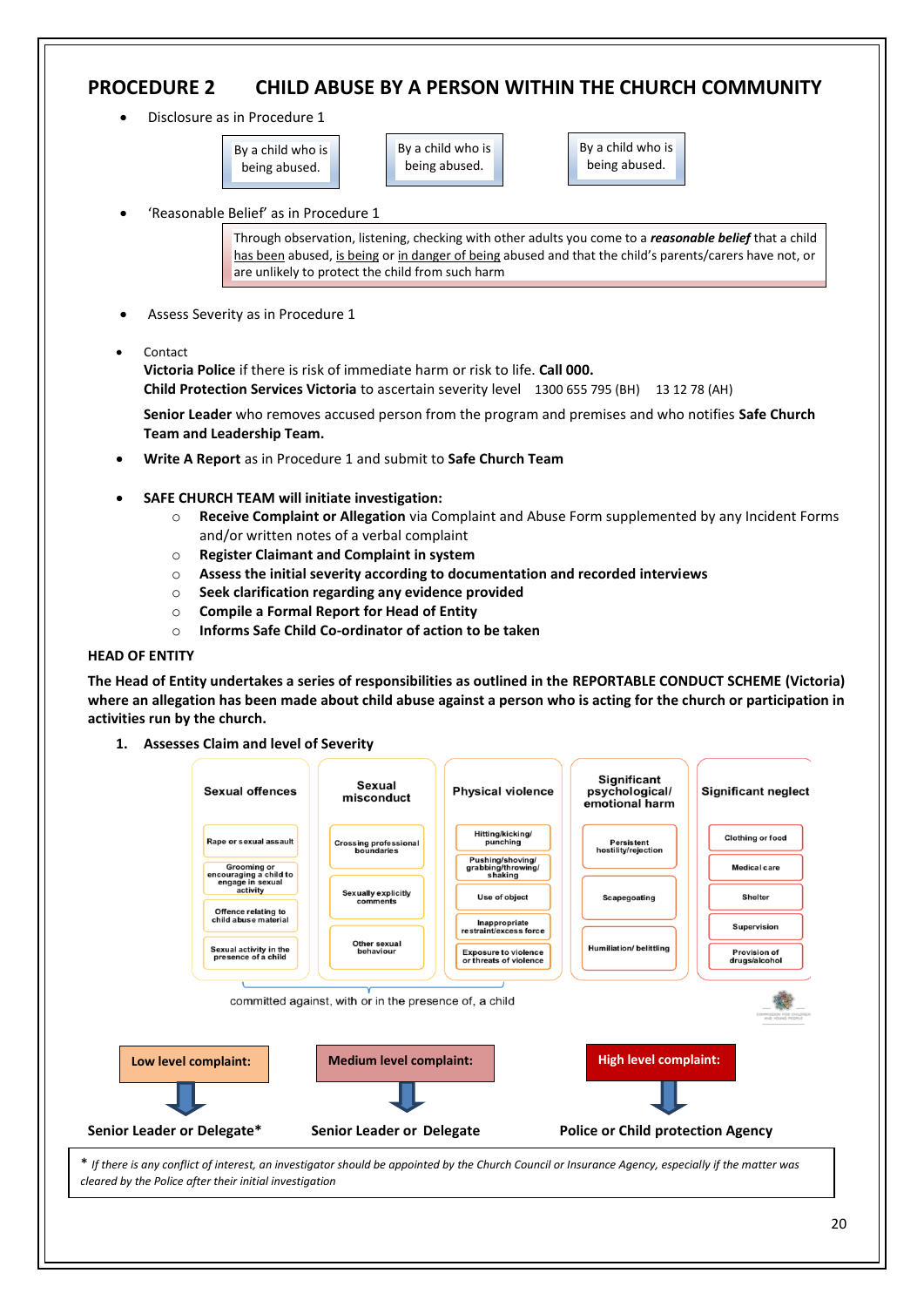2. **Follows reporting obligations under the Reportable Conduct Scheme and CRCA guidelines if a sexual abuse complaint or allegation is made. Notify the Commission within 3 working days.**

A more complete outline of the elements of the Reportable Conduct Scheme can be found at:

<https://ccyp.vic.gov.au/child-safety/resources/reportable-conduct-scheme-information-sheets/>

Organisations covered by the Reportable Conduct Scheme should contact the Commission for clarification and guidance and to talk through any issues of concern. Telephone: 860 5281 Email: [childsafestandards@ccyp.vic.gov.au](mailto:childsafestandards@ccyp.vic.gov.au)

#### **3. Acknowledges Complaint**

Formal letter acknowledging complaint/allegation and advising what steps DCRC will take in the investigation or that the matter has been referred to the Police or other agencies.

- 4. **Allocates Investigator to conduct an independent investigation if warranted.**
- 5. **Defers any independent investigation by DCRC until given approval by authorities.**
- 6. **Completes the investigation process within 30 days of notification and submits the report, including findings and actions taken to the Commission.**
- 7. **Informs the Claimant of the Investigation Reports**
- 8. **Informs the CRCA Safe Church Unit and the GJ Insurance Consulting Pty Ltd. (Ph 1300 384 799 or insure@gjic.com.au) of any disclosures of child abuse by any person participating in DCRC activities.**

### **Investigation and Reporting**

The investigation must be timely (immediate, if possible), thorough, fair, and impartial. Interviews may be audio recorded or, if notes only are taken, signed off by the interviewee as fair and accurate. For criminal matters, clearance must be given by Government agencies before investigation. Investigator submits a written report to Church Council indicating whether the Complaint was substantiated, partially substantiated, or not substantiated.

A flow chart is also suggested by the Department of Child Safety, in its publication 'Complaints Handling Guide'

[https://pmc.gov.au/resource](https://pmc.gov.au/resource-centre/domestic-policy/complaint-handling-guide-upholding-rights-children-and-young-people)[centre/domestic-policy/complaint](https://pmc.gov.au/resource-centre/domestic-policy/complaint-handling-guide-upholding-rights-children-and-young-people)[handling-guide-upholding-rights](https://pmc.gov.au/resource-centre/domestic-policy/complaint-handling-guide-upholding-rights-children-and-young-people)[children-and-young-people](https://pmc.gov.au/resource-centre/domestic-policy/complaint-handling-guide-upholding-rights-children-and-young-people)

**DECISION** Complaint substantiated or partially substantiated.

- a. Criminal Justice decision b. **Consequences (internal)** fair and appropriate, all things considered.
- c. **Communication**  to the church community, respecting privacy regulations

Complaint not substantiated No case to answer.

- a. Clear and immediate *exoneration* of the accused person;
- b. Letter to the complainant re findings, and further options open, should they dispute the findings;
- c. **Restorative actions** promoting forgiveness, healing and growth.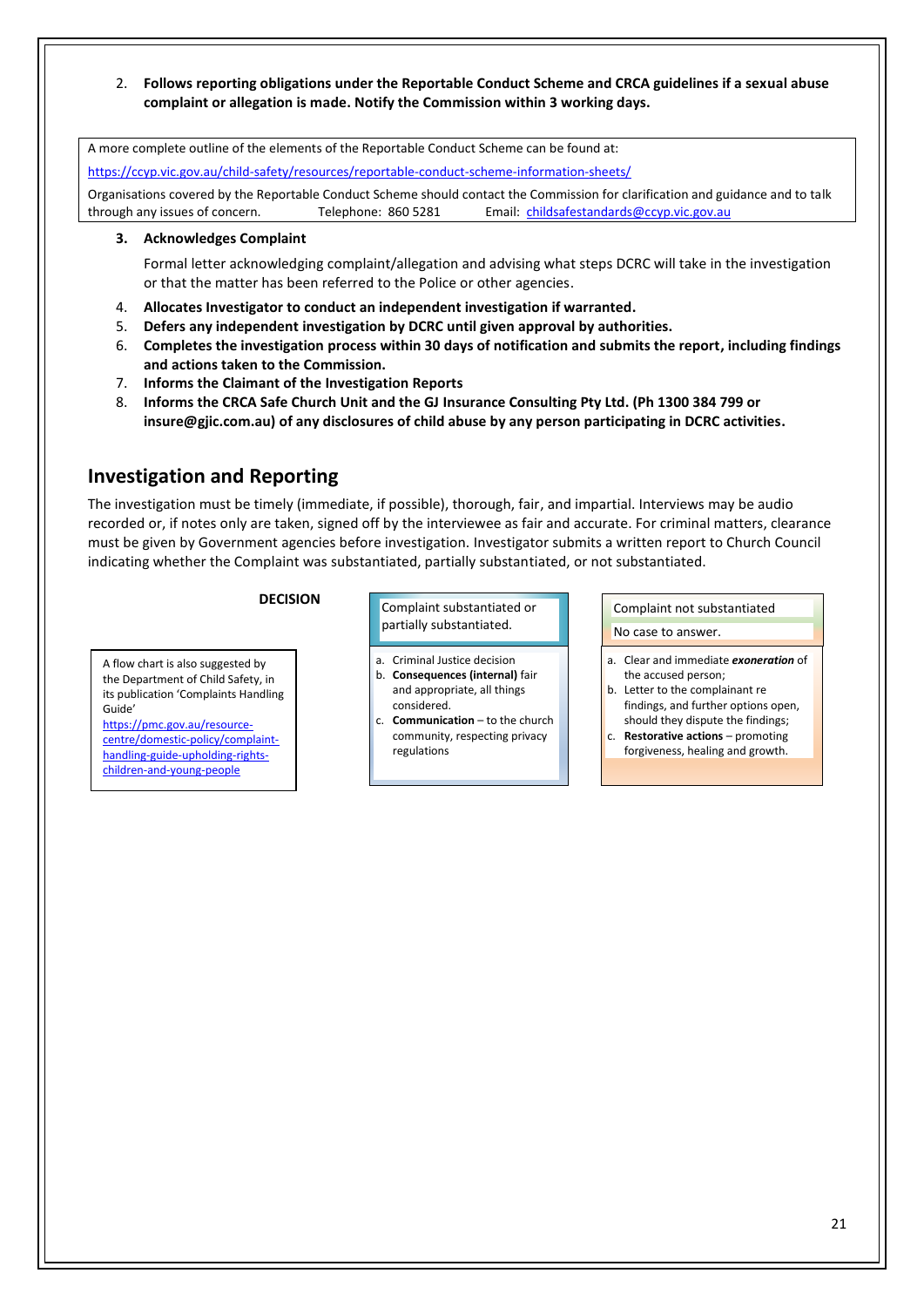### **3 EMERGENCY RESPONSE PROCEDURE**

An Emergency response plan:

- Navigates clear actions in high tension
- Executes planned responses to unpredictable events
- Provides resources to support Emergency Response Team response
- Contacts Key organisation personnel
- Manages media if required
- Ensures a thorough report and review

#### **DCRC EMERGENCY RESPONSE TEAM**

**The Public Officer is the Co-Ordinator and is supported by Head of Entity, Chairman of Management and Risk Assessment Officer.**

- 
- Capable, range of skills, trained, resourced to act
- Available 24/7 by definition
- First responders to critical incidents
- Contain incident escalation
- Provides assurance and support
- Manages post incident

**INCIDENTS** denote an undesirable event of some significance. All types of accidents are included in this definition, as well as near misses, significant property damage, child protection issues, and major disruptions to the program.

**CRITICAL INCIDENTS** differentiate from general Incidents in that they are events that are severe, traumatic and require urgent help from outside the program.

EXAMPLES OF CRITICAL INCIDENTS

- Serious vehicle accident
- Death of a participant
- Lost or significantly injured participant
- Natural tragedy
- Significant violence between participants
- Sexual assault
- Participant engaging in serious self- harm
- Suicidal participant, attempted or actual suicide

Most incidents have three main causes:

- [a] unsafe conditions
- [b] unsafe acts by participants
- [c] errors of judgements on the part of a Team Member or Team Leader

It is in the planning of activities that risks are considered and the chances of an incident occurring are reduced.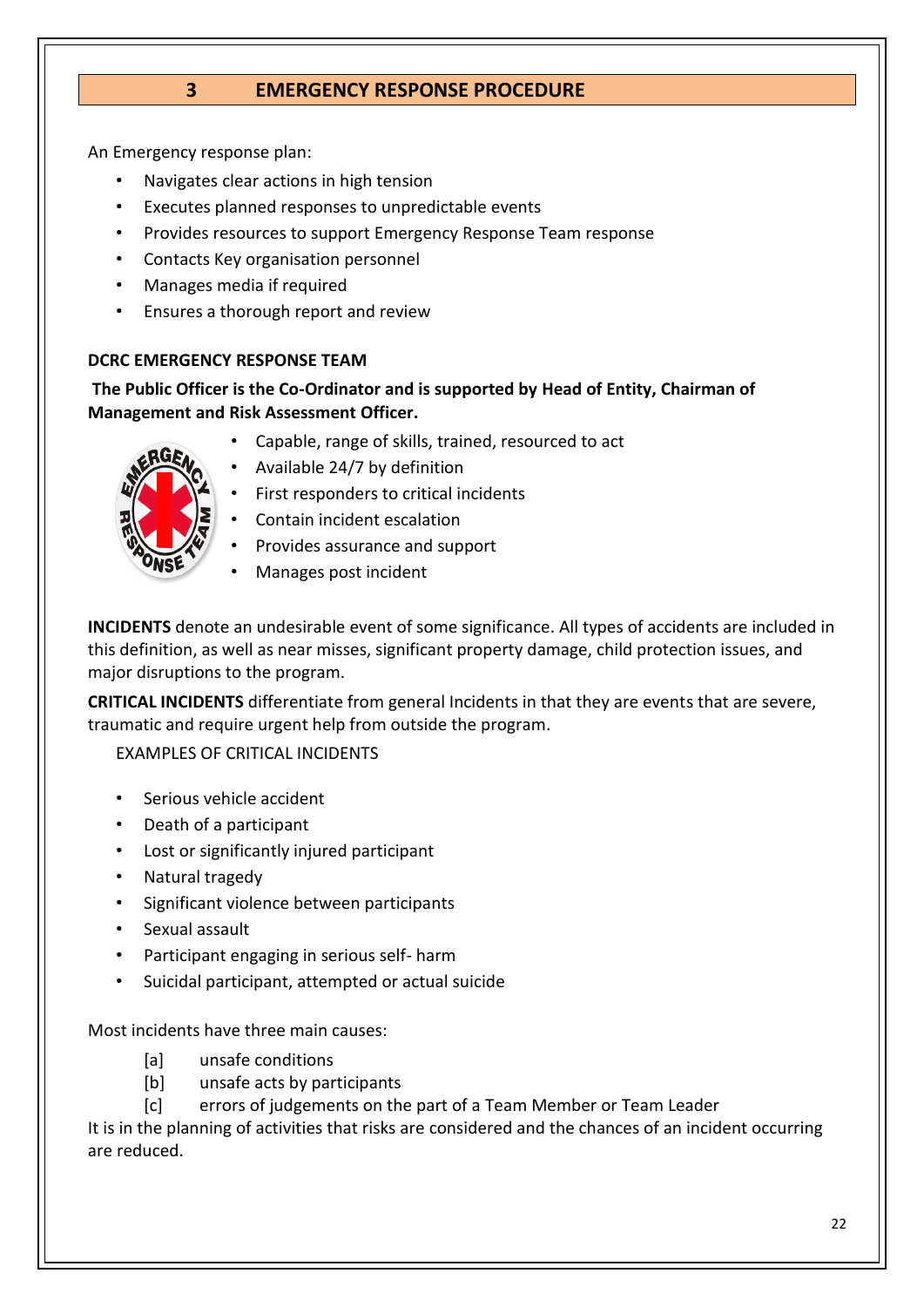#### **ACTIVATING AN EMERGENCY RESPONSE**

Minor mishaps occur frequently and do not all require reporting as incidents. **Team Leader** will need to make an assessment about whether an event should be considered as an incident. If an occurrence is deemed an Incident, it needs to be reported so that an accurate record is created for a variety of purposes.

- Onsite 'Team Leader' decides when Emergency Response Team (ERT) is to be contacted
- Clearly identify the level of incident and response required
- First contact with the appropriate emergency service if required
- Dual notification to organisation/program Coordinator and ERT Coordinator
- Discussion and agreement on initial responses
- Response tasks assigned according to responsibilities
- Team Leaders must have the current Emergency Response information
- The program's completed safety plans should be available
- Ongoing ERT contact at stages (how and when) to ensure appropriate control at incident site

In all cases, the first contact should be with the appropriate emergency service (e.g. police, ambulance) after which the Team Leader should contact the Public Officer who has been designated the Emergency Response Co-ordinator by the DCRC.

- 1. Ensure that the child feels safe
- 2. Provide for the child's immediate needs
- 3. Reunite child with parents
- 4. Communicate with the child
- 5. Involve the child in looking after and caring for others
- 6. Accept regressive behaviour
- 7. Protect the child from exposure to the media.
- 8. Filling out an Incident form later to assist an accurate record for reporting
- 9. Attending Incident debriefing session

#### **REPORTING AND FOLLOW UP**

- Full factual report of the incident should be written
- Obtain written accounts from witnesses and those involved
- Take photographs at incident scene
- Record contacts with media
- Submit an incident report to leadership
- If a fatality, contact the Coroner's court and ask to be listed as an interested party
- Maintain an organisation incident register for management review and action

#### **APPROPRIATE RESPONSE**

- An Emergency Response Coordinator attending the program (as required) and a counselling resource available to attend (as required)
- A reduced activation may be entirely appropriate
- In deciding what level of ERP activation is appropriate, consider:

The nature of the event; the location – how far away from you or others; the impact on the victim other participants, family, team members, organisation and what likely media attention will result.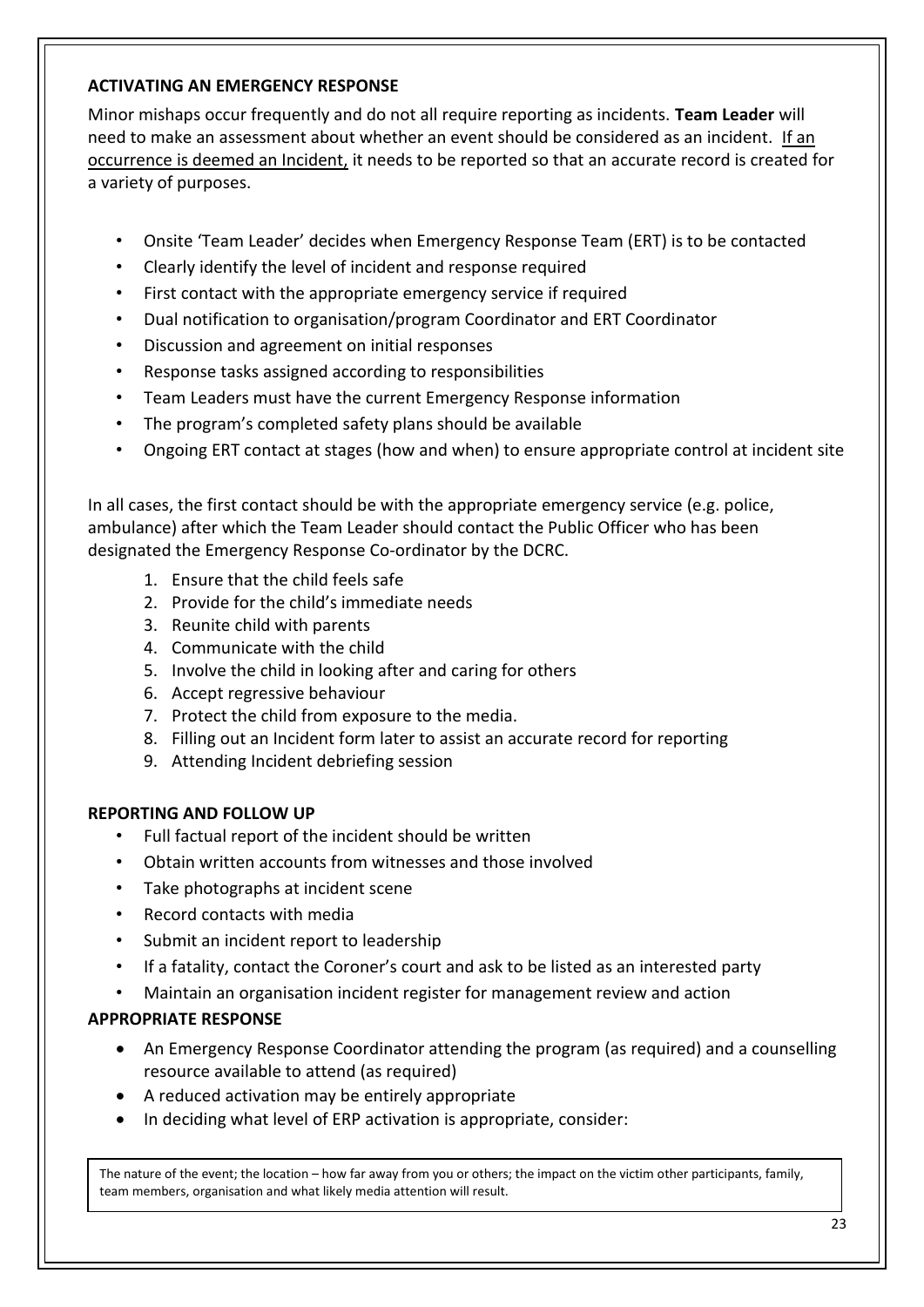#### **EMERGENCY RESPONSE CO-ORDINATOR**

Typical guidelines for an ER Coordinator activating the Emergency Response Plan (ERP):

- Reassure the onsite Team Leader and ensure emergency services have been called (as required)
- Review immediate needs of victims, participants, and team members
- Review process for navigating the situation in accordance with the ERP
- Confirm ongoing communication to leaders

Review any media actions (as required)

Ensure organisation Coordinator and Risk Management Officer (RMO) are briefed Review arrangements for Emergency Response Team to be onsite (as required)

• Interact with the Media during a Critical Incident Sight media identification and note all conversations Steer media away from participants Generate a press statement

> Set up a system for handling telephone inquiries Have information about the organisation ready Do not allege, speculate or admit liability

Team Members are not to interact with any media sources but refer any requests to the Team Leaders. In case of sexual abuse incidents, any media interactions are referred to CRCA Safe Church Unit.

https://savechurchcrca.org.au/.

• Notifying next of kin who have the right to know, is the most crucial follow up after serious injury or fatality.

> May be undertaken by police, or jointly (according to incident) Prepare what to say beforehand

Be prompt but seek advice from organisation designated Emergency Response Coordinator.

**Team Members** assist children through a traumatic situation by:

Informing Team Leader or asking another Team Member to contact the Team Leader

#### **INCIDENT DEBRIEFING**

- After a major incident debrief within 24-72 hours
- Debrief both Emergency Response Team (ERT) and team leaders
- Review the incident, share feelings and plan for recovery
- A process for personal review:

fact > feeling > symptom > teaching > re-engage

- Organisation contact to affected families / participants
- Review Emergency Response Plan (ERP) with Emergency Response Team (ERT) and effectiveness
- Organisational report (for management review)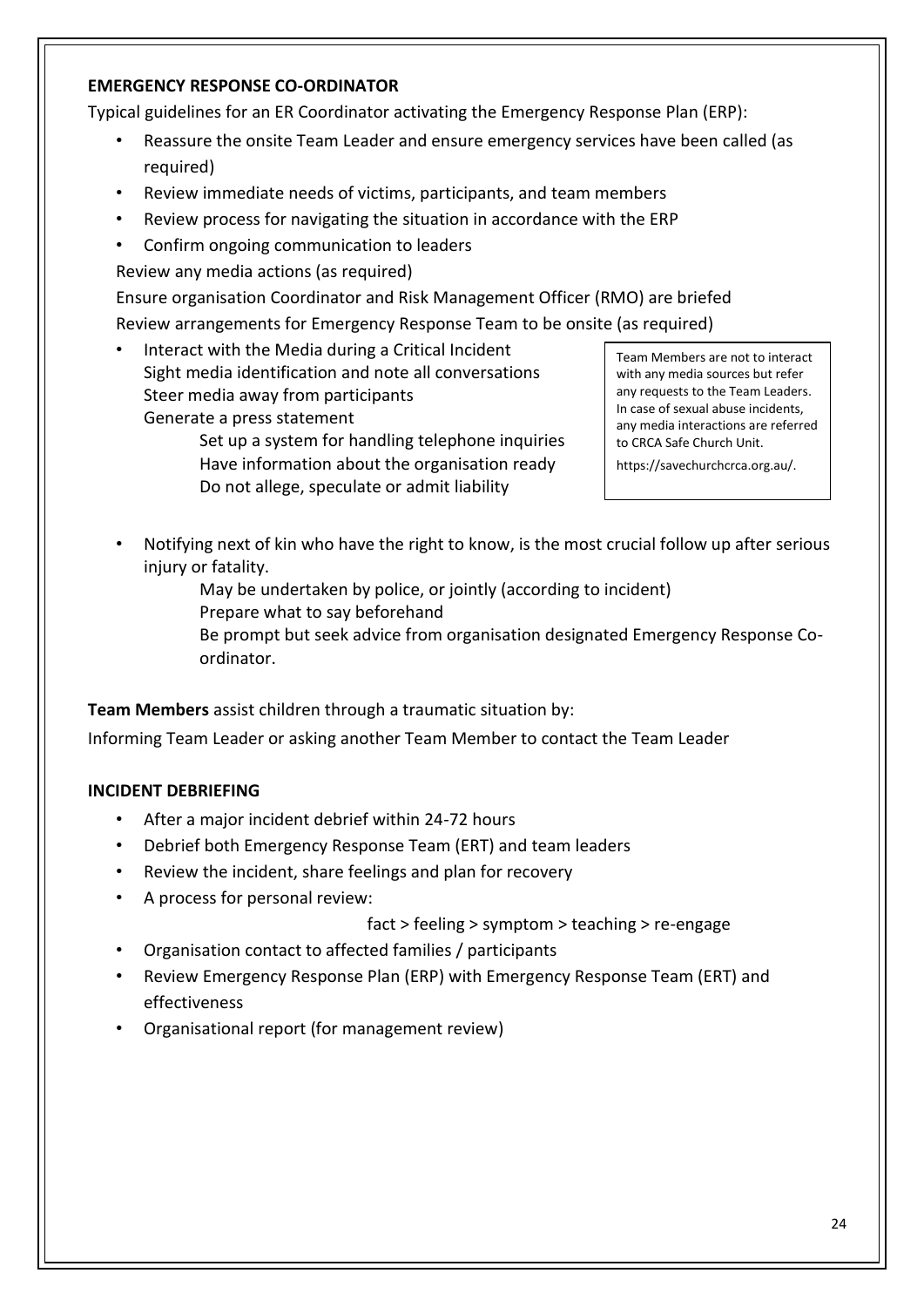| another person, including a child. Please read the Code of Conduct Document before using this form.<br>$\prime$<br>Date:<br>$/20$ <sub>_______</sub><br><b>YOUR NAME:</b> | Please use this Form to make a Formal Complaint regarding discrimination or abuse of any kind towards yourself or<br>Time: _______: ________ am/pm<br><b>ROLE AT THE DCRC</b> (If applicable)                                                  |
|---------------------------------------------------------------------------------------------------------------------------------------------------------------------------|------------------------------------------------------------------------------------------------------------------------------------------------------------------------------------------------------------------------------------------------|
|                                                                                                                                                                           |                                                                                                                                                                                                                                                |
|                                                                                                                                                                           |                                                                                                                                                                                                                                                |
| Is the complaint about offending behaviour:<br>a. Directed towards you?<br>Yes / No<br>b, Concerning a child?<br>Yes / No<br>c. About a vulnerable person?<br>Yes / No    | Who was the victim of the behaviour?                                                                                                                                                                                                           |
| (Keep to the facts, without interpretation or opinion.)                                                                                                                   | Please briefly, but accurately, describe the alleged behaviour about which you are lodging this Complaint Report Form.                                                                                                                         |
|                                                                                                                                                                           |                                                                                                                                                                                                                                                |
|                                                                                                                                                                           |                                                                                                                                                                                                                                                |
| Where did the event/behaviour take place?                                                                                                                                 |                                                                                                                                                                                                                                                |
|                                                                                                                                                                           | Were there other witnesses? If so, provide name(s) <b>Container and Container and Container and Container and Container</b>                                                                                                                    |
| What is the level of risk to the victim now? (Low - High; Immediate - possible)                                                                                           |                                                                                                                                                                                                                                                |
|                                                                                                                                                                           |                                                                                                                                                                                                                                                |
|                                                                                                                                                                           | Statement of Intent: I make this complaint in all sincerity, recognising that such a complaint may have a long-term<br>impact on all those involved. I will act in good faith in the process and accept the ruling of the investigator where I |
| believe it is fair and transparent.                                                                                                                                       |                                                                                                                                                                                                                                                |
|                                                                                                                                                                           |                                                                                                                                                                                                                                                |
|                                                                                                                                                                           |                                                                                                                                                                                                                                                |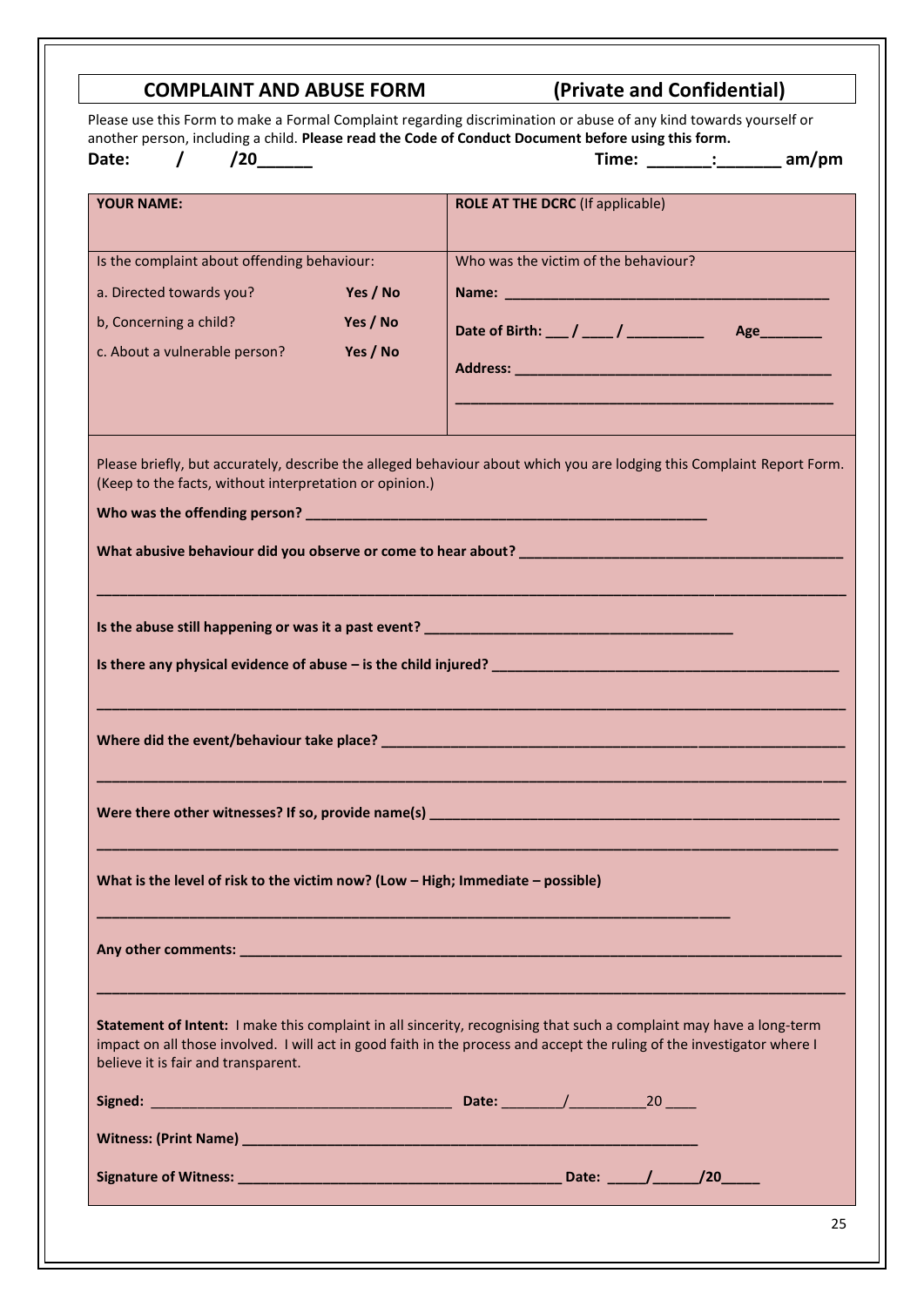### **INCIDENT REPORT FORM**

| This form is to record the details of any incident involving the writer of the report, especially where<br>there was an accident, near miss or emotional reaction involving another person, or if the writer of<br>this report has been accused of child sexual abuse or other misconduct. |  |                                             |  |
|--------------------------------------------------------------------------------------------------------------------------------------------------------------------------------------------------------------------------------------------------------------------------------------------|--|---------------------------------------------|--|
|                                                                                                                                                                                                                                                                                            |  |                                             |  |
| Date of Incident: ____/ ____/20____                                                                                                                                                                                                                                                        |  |                                             |  |
|                                                                                                                                                                                                                                                                                            |  |                                             |  |
|                                                                                                                                                                                                                                                                                            |  |                                             |  |
|                                                                                                                                                                                                                                                                                            |  |                                             |  |
| Provide the name and contact details of any witnesses of the incident who can provide additional evidence or view.                                                                                                                                                                         |  | Mobile: ___________________________________ |  |
|                                                                                                                                                                                                                                                                                            |  |                                             |  |
| Please describe what happened, your actions and/or words and the actions and/or words of others involved. Do not<br>give your opinion about other's motives or intentions. (PTO if necessary)                                                                                              |  |                                             |  |
|                                                                                                                                                                                                                                                                                            |  |                                             |  |
|                                                                                                                                                                                                                                                                                            |  |                                             |  |
|                                                                                                                                                                                                                                                                                            |  |                                             |  |
|                                                                                                                                                                                                                                                                                            |  |                                             |  |
|                                                                                                                                                                                                                                                                                            |  |                                             |  |
| what I have written is true and accurate in the details I have provided.                                                                                                                                                                                                                   |  |                                             |  |
|                                                                                                                                                                                                                                                                                            |  | Date: ____/ _____/20___________             |  |
|                                                                                                                                                                                                                                                                                            |  | 26                                          |  |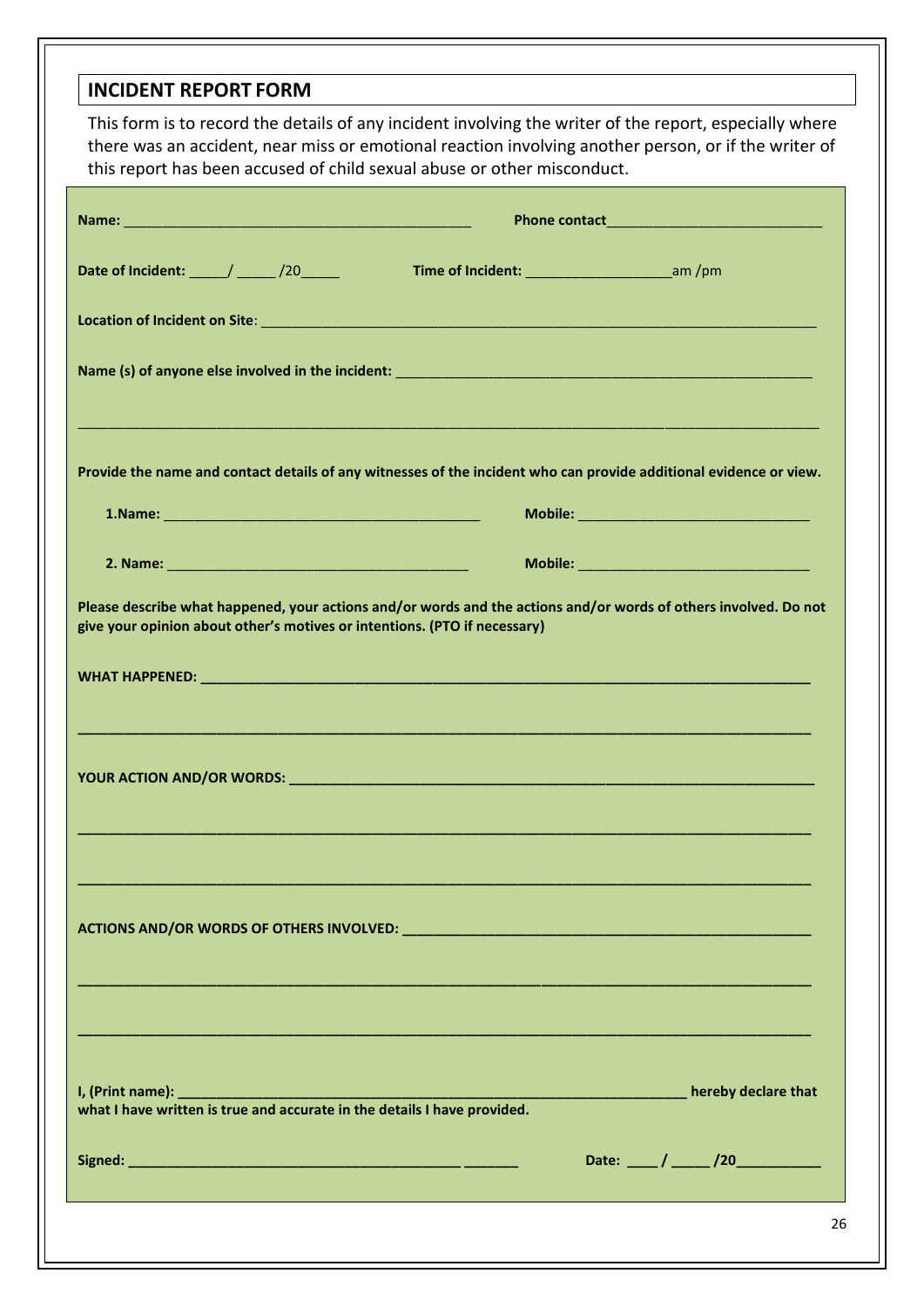### **FEEDBACK SURVEY OF CHILDREN'S PROGRAMS**

|                                                                                                                                 |                                                                                                                                                                                                                                  | <b>DATE:</b> / /20                                                                                                    |
|---------------------------------------------------------------------------------------------------------------------------------|----------------------------------------------------------------------------------------------------------------------------------------------------------------------------------------------------------------------------------|-----------------------------------------------------------------------------------------------------------------------|
|                                                                                                                                 | I feel welcomed and looked after when I come to this church.                                                                                                                                                                     |                                                                                                                       |
|                                                                                                                                 | <u> 1990 - Johann Stoff, deutscher Stoff, der Stoff, der Stoff, der Stoff, der Stoff, der Stoff, der Stoff, der S</u>                                                                                                            |                                                                                                                       |
| Not at all.                                                                                                                     | Mostly                                                                                                                                                                                                                           | Absolutely!                                                                                                           |
|                                                                                                                                 | I like and follow the log-in process and arrangements for my child/ren's care.                                                                                                                                                   |                                                                                                                       |
|                                                                                                                                 | <u> 1 i januari - Januari Samuel Barbara, menyebara</u>                                                                                                                                                                          |                                                                                                                       |
| Not at all.                                                                                                                     | Mostly                                                                                                                                                                                                                           | Absolutely!                                                                                                           |
|                                                                                                                                 | I know which toilets to use and feel safe when using them.                                                                                                                                                                       |                                                                                                                       |
| $\mathcal{L}^{\text{max}}_{\text{max}}$ and $\mathcal{L}^{\text{max}}_{\text{max}}$ and $\mathcal{L}^{\text{max}}_{\text{max}}$ | the contract of the contract of the contract of the contract of the contract of                                                                                                                                                  |                                                                                                                       |
| Not at all.                                                                                                                     | Mostly                                                                                                                                                                                                                           | Absolutely!                                                                                                           |
|                                                                                                                                 |                                                                                                                                                                                                                                  |                                                                                                                       |
|                                                                                                                                 | There are good spaces for activities and learning times.                                                                                                                                                                         |                                                                                                                       |
| Not at all.                                                                                                                     | <u> 1989 - Jan James James James James James James James James James James James James James James James James J</u><br>Mostly                                                                                                   | Absolutely!                                                                                                           |
|                                                                                                                                 |                                                                                                                                                                                                                                  |                                                                                                                       |
|                                                                                                                                 | The activities are fun, challenging, and well-organised.                                                                                                                                                                         |                                                                                                                       |
| <u> 1989 - Johann Barn, mars eta bainar eta bainar eta hondaren erroman erroman erroman erroman erroman erroman</u>             | <u> 1990 - Johann Barn, mars ann an t-</u>                                                                                                                                                                                       |                                                                                                                       |
| Not at all.                                                                                                                     | <b>Mostly</b>                                                                                                                                                                                                                    | Absolutely!                                                                                                           |
|                                                                                                                                 | I feel that the leaders know what they are doing and are looking after participants.                                                                                                                                             |                                                                                                                       |
|                                                                                                                                 | <u> 1990 - Jan James James Barn, mars and deutscher Stadt and der Stadt and deutscher Stadt and der Stadt and de</u>                                                                                                             |                                                                                                                       |
| Not at all.                                                                                                                     | <b>Mostly</b>                                                                                                                                                                                                                    | Absolutely!                                                                                                           |
|                                                                                                                                 |                                                                                                                                                                                                                                  |                                                                                                                       |
|                                                                                                                                 | The leaders are friendly and respectful of participants.                                                                                                                                                                         |                                                                                                                       |
| Not at all.                                                                                                                     | <u> 1989 - Johann Barbara, martxa al</u><br><u> 1989 - Johann Barbara, martin da basar da basar da basar da basar da basar da basar da basar da basar da basa</u><br><b>Mostly</b>                                               | Absolutely!                                                                                                           |
|                                                                                                                                 |                                                                                                                                                                                                                                  |                                                                                                                       |
|                                                                                                                                 | If I am worried or upset, I know who I can go to for help.                                                                                                                                                                       |                                                                                                                       |
|                                                                                                                                 | <u> 1989 - Johann Barn, mars eta bat erroman erroman erroman erroman erroman erroman erroman erroman erroman err</u>                                                                                                             |                                                                                                                       |
| Not at all.                                                                                                                     | <b>Mostly</b>                                                                                                                                                                                                                    | Absolutely!                                                                                                           |
|                                                                                                                                 |                                                                                                                                                                                                                                  |                                                                                                                       |
|                                                                                                                                 | I am satisfied that program and environment is safe                                                                                                                                                                              |                                                                                                                       |
|                                                                                                                                 |                                                                                                                                                                                                                                  |                                                                                                                       |
| Not at all.                                                                                                                     | <b>Mostly</b>                                                                                                                                                                                                                    | Absolutely!                                                                                                           |
|                                                                                                                                 | I am aware of the DCRC ChildSafe Policy and Procedures                                                                                                                                                                           |                                                                                                                       |
|                                                                                                                                 | a matamatan sebagai kecamatan di kalendar dan kalendar dan banyak di kalendar dan banyak dalam kalendar dan ba<br>Kata tanggap dan banyak dan banyak dan banyak dan banyak dan banyak dan banyak dan banyak dan banyak dan banya | <u> 1989 - Jan James James Barnett, martin de la populación de la propia de la propia de la propia de la propia d</u> |
| Not at all.                                                                                                                     | <b>Mostly</b>                                                                                                                                                                                                                    | Absolutely                                                                                                            |